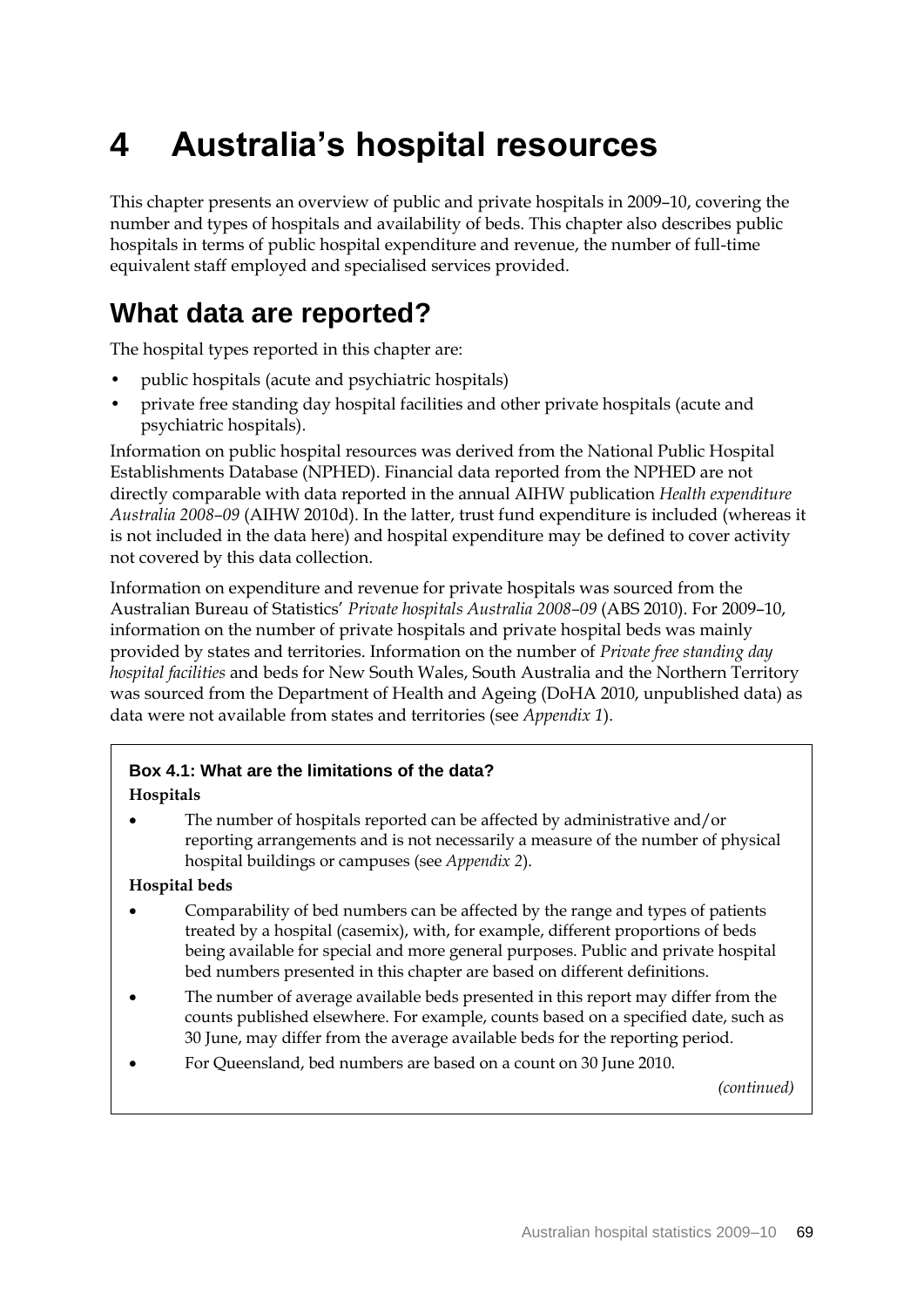## **Box 4.1 (continued)**

 The collection of *Average available beds for overnight-stay patients* and *Average available beds for same-day patients* was mandated for national reporting in the Public Hospital Establishments National Minimum Data Set (NMDS) commencing 1 July 2009. See *Appendix 1* for more information.

### **Public hospital financial data**

 A small number of establishments in 2009–10 did not report any financial data, or reported incomplete financial data.

## **Public hospital expenditure**

- Capital expenditure is not reported in this publication. Not all jurisdictions were able to report using the *National health data dictionary* (HDSC 2008) categories and the comparability of the data may not be adequate for reporting.
- Recurrent expenditure reported in this chapter was largely expenditure by hospitals and may not necessarily include all expenditure spent on hospital services by each state or territory government, such as recurrent expenditure on purchase of public hospital services at the state or area health service level from privately owned and/or operated hospitals.
- Expenditure on public patients hospitalised in other jurisdictions may not be included in the report.

## **Public hospital revenue**

- Revenue reported in this chapter was largely revenue received by individual hospitals, and may not necessarily include all revenue received by each state or territory government for provision of public hospital services.
- There was some variation among the states and territories in the treatment of revenue data, for example, in the treatment of Australian Government grants and asset sales (see *Appendix 2*).

## **Public hospital staffing**

- The collection of data by staffing category was not consistent among states and territories—for some jurisdictions, best estimates were reported for some staffing categories. There was variation in the reporting of *Other personal care staff* and *Domestic and other staff*. Queensland noted that there was little difference between these categories and that an employee may perform different functions within these two categories on different days (see *Appendix 2*).
- The outsourcing of services with a large labour-related component (such as food services and domestic services) can have a substantial impact on staffing figures. Differences in outsourcing may explain some of the differences in full-time equivalent staff in some staffing categories and also some of the differences between the states and territories.
- Different reporting practices and use of outsourced services may also explain some of the variation in average salaries reported for *Diagnostic and allied health professionals*, *Other personal care staff* and *Domestic and other staff*. The degree of outsourcing of higher paid versus lower paid staffing functions affect the comparison of averages.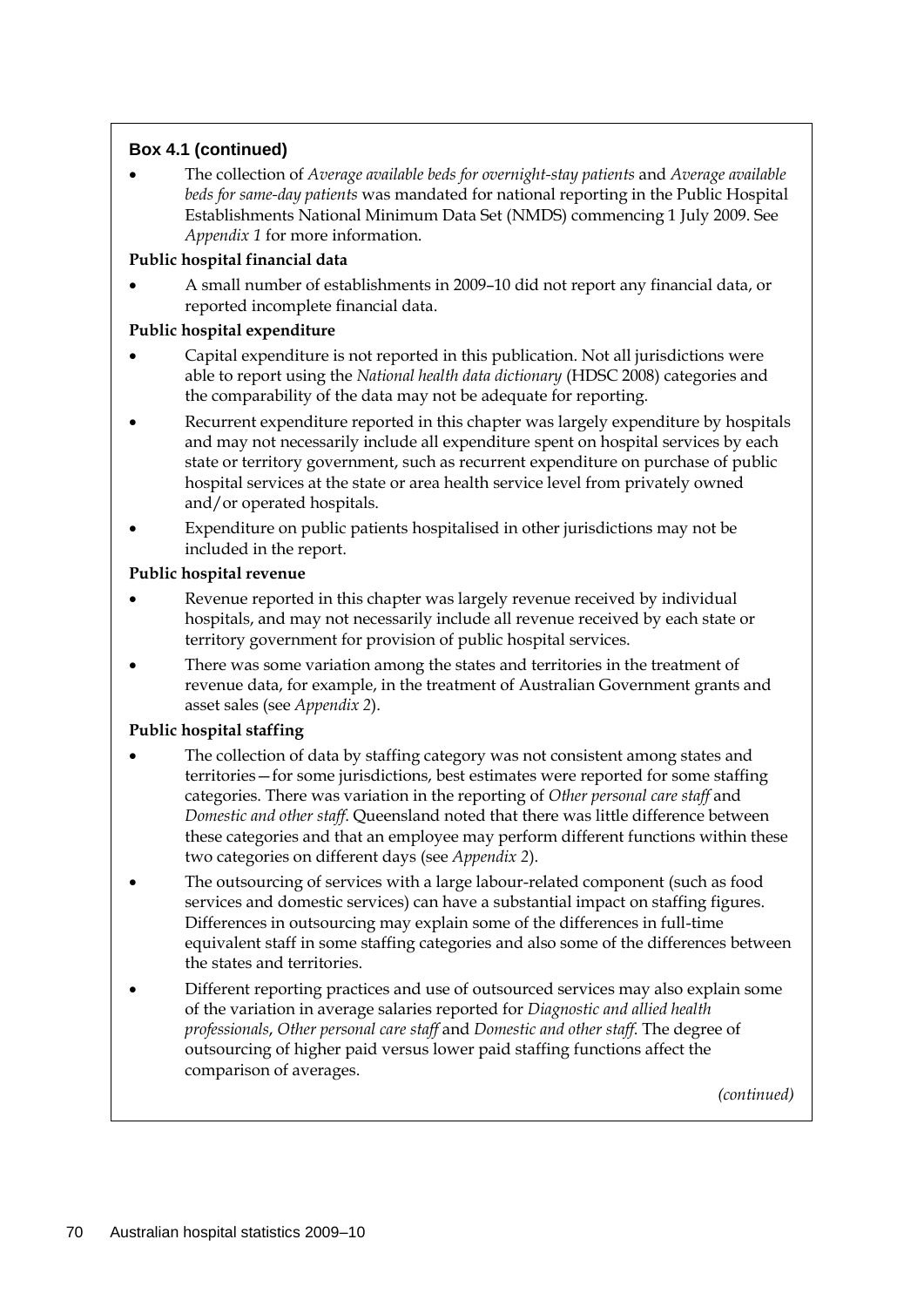#### **Box 4.1 (continued)**

- For example, outsourcing the provision of domestic services but retaining domestic service managers to oversee the activities of the contractors tends to result in higher average salaries for the domestic service staff.
- Information on numbers of visiting medical officers (VMOs), who were contracted by hospitals to provide services to public patients and paid on sessional or fee-forservice basis in public hospitals, was not available.

#### **Box 4.2: What methods were used?**

- The *Remoteness area of hospital* presented in chapter was based on the ABS 2006 Australian Standard Geographical Classifications (see *Appendix 1*). Beds per 1,000 population in remoteness area is reported as a crude rate based on the 30 June 2009 population in the remoteness area in question.
- Depreciation represents a significant portion of expenditure, and expenditure totals are reported including and excluding depreciation to ensure comparable figures are available across jurisdictions.

## **How do hospitals vary across states and territories?**

## **How many hospitals?**

Table 4.1 presents the number of public and private hospitals by state and territory for 2009–10. It shows 30% of reported hospitals were in New South Wales, 23% in Victoria, 21% in Queensland and 11% in Western Australia.

|                                                  | <b>NSW</b> | Vic <sup>(a)</sup> | $QId^{(b)}$ | <b>WA</b> | <b>SA</b> | $\text{Tas}^{\text{(c)}}$ | <b>ACT</b> | <b>NT</b> | <b>Total</b> |
|--------------------------------------------------|------------|--------------------|-------------|-----------|-----------|---------------------------|------------|-----------|--------------|
| <b>Public hospitals</b>                          |            |                    |             |           |           |                           |            |           |              |
| Public acute hospitals                           | 218        | 149                | 166         | 94        | 78        | 23                        | 3          | 5         | 736          |
| Public psychiatric hospitals                     | 8          | 1                  | 4           | 1         | 2         | 1                         | 0          | 0         | 17           |
| Private hospitals <sup>(d)</sup>                 |            |                    |             |           |           |                           |            |           |              |
| Private free standing day<br>hospital facilities | 89         | 82                 | 53          | 32        | 25        | 2                         | 9          | 1         | 293          |
| Other private hospitals                          | 84         | 79                 | 53          | 23        | 31        | 6                         | 3          | 1         | 280          |
| Total                                            | 399        | 311                | 276         | 150       | 136       | 32                        | 15         | 7         | 1,326        |

| Table 4.1: Public and private hospitals, states and territories, 2009–10 |  |  |
|--------------------------------------------------------------------------|--|--|
|                                                                          |  |  |

(a) The number of hospitals in Victoria is reported as a count of the campuses that reported data separately to the National Hospital Morbidity Database in 2009–10.

(b) The count of private hospitals and licensed beds in Queensland was based on data as at June 2010.

(c) Tasmania's Statewide Mental Health Services, which was previously reported as three separate public psychiatric hospitals, was reported as one entity in 2009–10. Therefore the number of reporting units changed, but the number of public psychiatric hospital campuses remained the same.

*Note:* See boxes 4.1 and 4.2 for notes on data limitations and methods.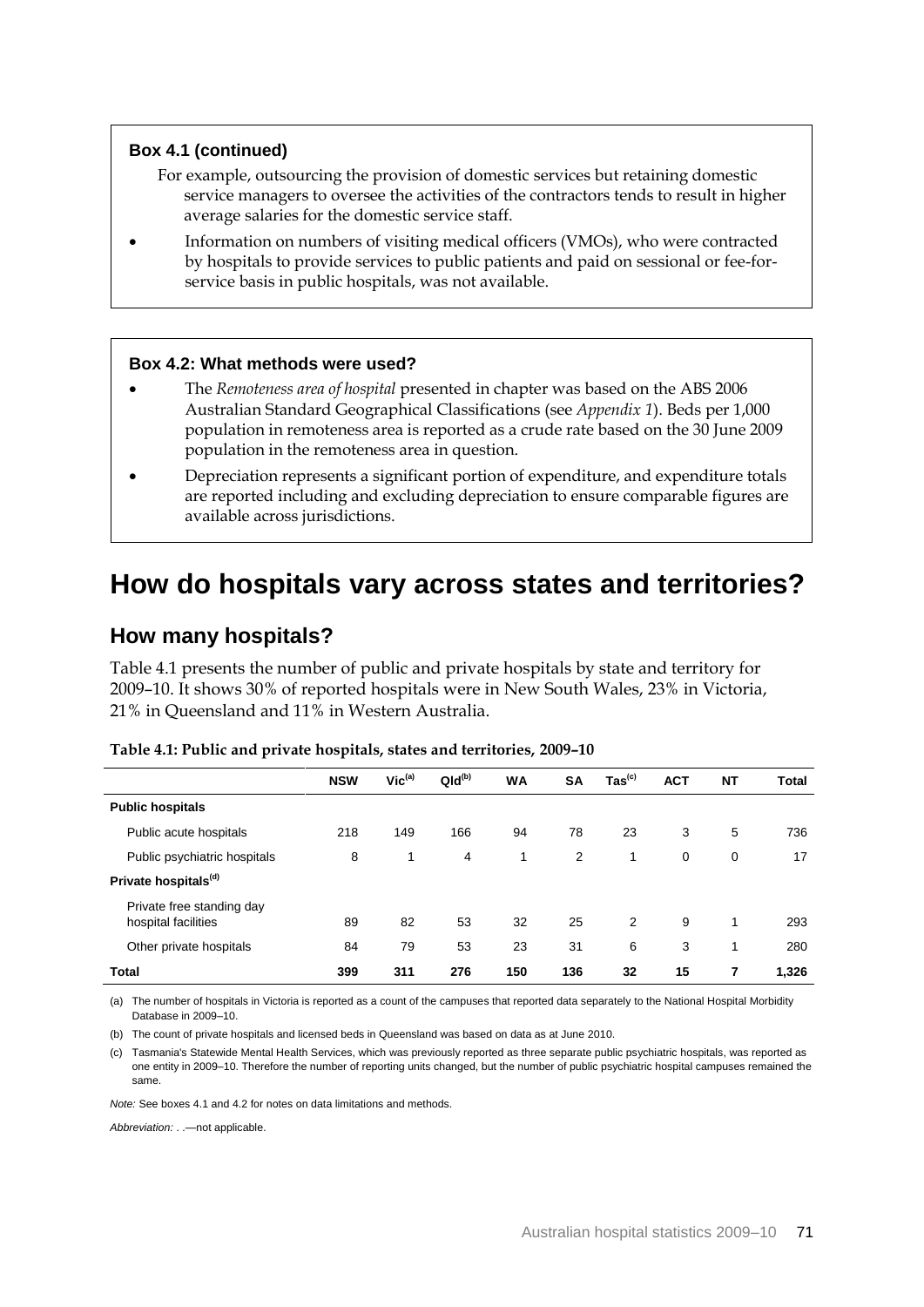## **How many beds?**

In 2009–10, the number of available beds in public acute hospitals ranged from 2.3 per 1,000 population in Queensland and Western Australia, to 3.0 per 1,000 population in the Northern Territory (Table 4.2). The total number of available beds in public and private hospitals combined ranged from 3.6 per 1,000 population in the Northern Territory to 4.6 per 1,000 population in Tasmania in 2009–10.

The collection of *Average available beds for overnight-stay patients* and *Average available beds for same-day patients* was mandated for national reporting in the Public Hospital Establishments NMDS commencing 1 July 2009. See *Appendix 1* for more information.

|                                                                   | <b>NSW</b> | Vic    | $QId^{(c)}$ | <b>WA</b> | <b>SA</b> | Tas   | <b>ACT</b> | <b>NT</b>            | Total  |
|-------------------------------------------------------------------|------------|--------|-------------|-----------|-----------|-------|------------|----------------------|--------|
| Available or licensed beds <sup>(a)</sup>                         |            |        |             |           |           |       |            |                      |        |
| Public hospitals                                                  |            |        |             |           |           |       |            |                      |        |
| Public acute hospitals                                            | 18,651     | 13,032 | 10,453      | 5,163     | 4,632     | 1,280 | 907        | 694                  | 54,812 |
| Public psychiatric hospitals                                      | 956        | 154    | 458         | 213       | 227       | 79    | . .        | $\ddot{\phantom{0}}$ | 2,088  |
| Private hospitals <sup>(d)</sup>                                  |            |        |             |           |           |       |            |                      |        |
| Private free standing day hospital<br>facilities                  | 644        | 621    | 414         | 351       | 150       | 9     | 64         | 7                    | 2,260  |
| Other private hospitals                                           | 6,323      | 6,880  | 5,945       | 3,085     | 2,158     | 939   | 328        | 120                  | 25,778 |
| <b>Total beds</b>                                                 | 26,575     | 20,687 | 17,270      | 8,812     | 7,167     | 2,307 | 1,299      | 821                  | 84,938 |
| Available or licensed beds per 1,000 population <sup>(a)(b)</sup> |            |        |             |           |           |       |            |                      |        |
| Public hospitals                                                  |            |        |             |           |           |       |            |                      |        |
| Public acute hospitals                                            | 2.6        | 2.4    | 2.3         | 2.3       | 2.8       | 2.5   | 2.6        | 3.0                  | 2.5    |
| Public psychiatric hospitals                                      | 0.1        | < 0.1  | 0.1         | 0.1       | 0.1       | 0.2   | . .        | $\ddot{\phantom{a}}$ | 0.1    |
| Private hospitals <sup>(d)</sup>                                  |            |        |             |           |           |       |            |                      |        |
| Private free standing day hospital<br>facilities                  | 0.1        | 0.1    | 0.1         | 0.2       | 0.1       | < 0.1 | 0.2        | < 0.1                | 0.1    |
| Other private hospitals                                           | 0.9        | 1.3    | 1.3         | 1.4       | 1.3       | 1.9   | 0.9        | 0.5                  | 1.2    |
| Total beds per 1,000 population <sup>(a)(b)</sup>                 | 3.7        | 3.8    | 3.9         | 3.9       | 4.4       | 4.6   | 3.7        | 3.6                  | 3.8    |

**Table 4.2: Public and private hospital average available beds(a) and number of average available beds per 1,000 population(b), states and territories, 2009–10**

(a) The number of average available beds presented here may differ from the counts published elsewhere. For example counts based on bed numbers at a specified date such as 30 June may differ from the average available beds over the reporting period. The Australian Bureau of Statistics' Private hospitals Australia reported 27,180 private hospital beds/chairs in 2008–09 (ABS 2010).

(b) Average available beds per 1,000 population is reported as a crude rate based on the estimated resident population as at 31 December 2009.

(c) The count of private hospitals and licensed beds in Queensland was based on data as at June 2010.

(d) Information on private hospital bed numbers was mainly provided by states and territories. Information on the number of Private free standing day hospital facilities beds for New South Wales, South Australia and the Northern Territory was sourced from the Department of Health and Ageing (DoHA 2010, unpublished data).

*Note:* See boxes 4.1 and 4.2 for notes on data limitations and methods. See *Appendix 1* for notes on average available beds for same-day and overnight admitted patients.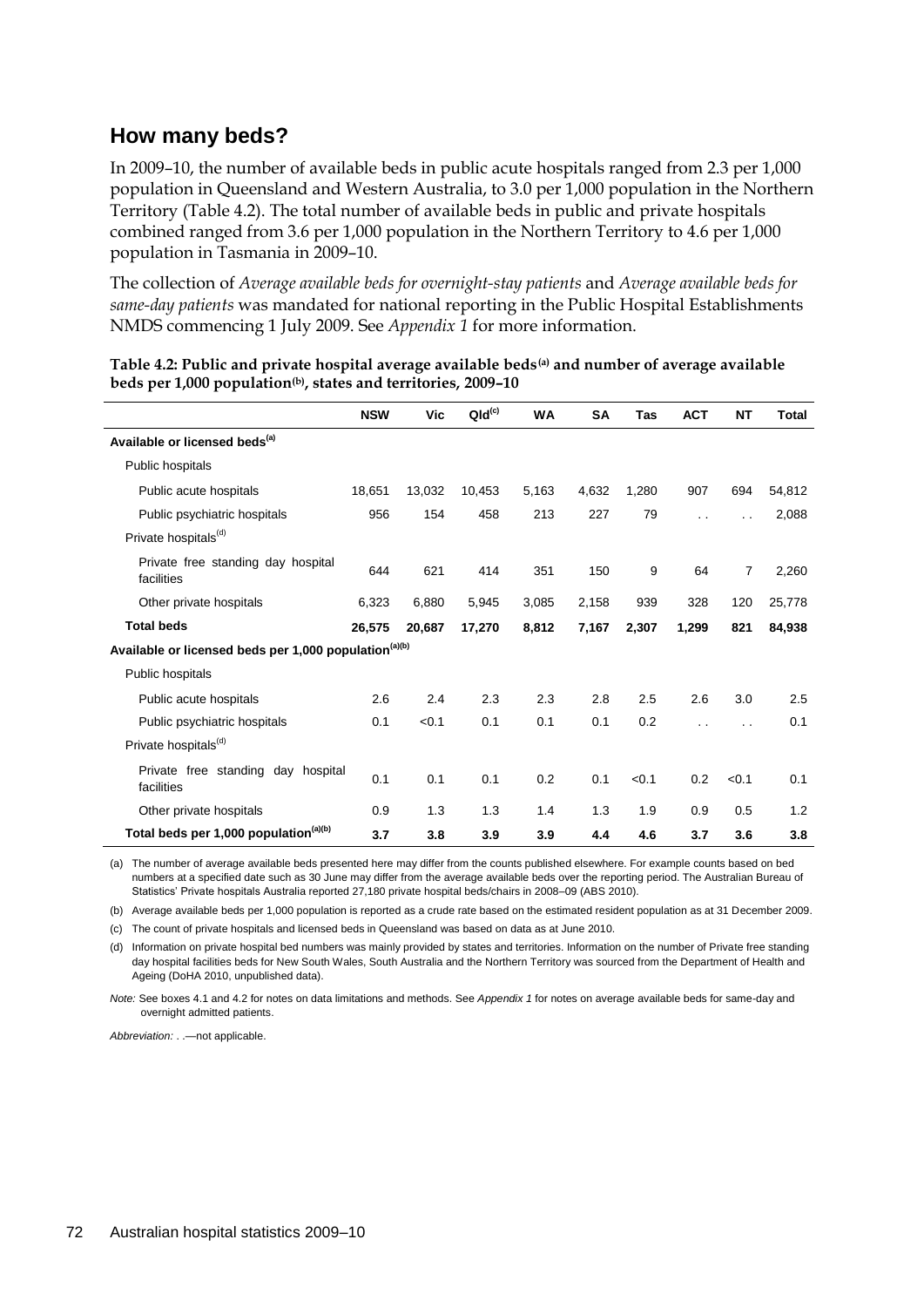# **Public hospitals**

## **How diverse are public hospitals?**

The **public hospital peer groups** were designed to explain variability in hospital costs by grouping hospitals according to the type and volume of their admitted patient activity and their geographical location. A range of other statistics are presented about public hospital peer groups in *chapters 3, 5* and *10*. Detailed information on the public hospital peer group classification is included in *Appendix 1*.

The 753 public hospitals are very diverse in size and in the types of services they provided for admitted and non-admitted patients (Table 4.3). The diversity of admitted patient services provided by each type can be gauged by the average number of Australian Refined Diagnosis Related Groups reported (AR-DRGs).

In 2009–10, there were:

- 75 *Principal referral hospitals*—located mainly in major cities, with at least one in each state and territory. They provided a wide range of services, including emergency department, outpatient and admitted patient services (including 5 or more separations for 454 AR-DRGs on average). These hospitals accounted for a total of 3.3 million separations or 65% of the total for public hospitals (Figure 4.1), and for 10.9 million days or 61% of the total for public hospitals (Figure 4.2).
- 11 *Specialist women's and children's hospitals*—located in Sydney, Melbourne, Brisbane, Perth and Adelaide. They delivered an average of over 20,635 separations per hospital, specialising in maternity and other specialist services for women, and/or specialist paediatric services.
- 43 *Large hospitals*—26 in major cities and 17 in regional and remote areas. They provided emergency department, outpatient and admitted patient services, generally with a range of activities less than for the *Principal referral hospitals* (5 or more separations for 265 AR-DRGs), with an average of 15,190 separations per hospital.
- 92 *Medium hospitals*—23 in major cities and 69 in regional areas. They delivered an average of 5,899 separations per hospital (with a narrower range of services than the *Large hospitals*), most had accident and emergency services (rather than formal emergency departments) and some had outpatient clinics.
- 154 *Small acute hospitals*—116 in regional areas and 38 in remote areas. They delivered mainly acute care for admitted patients, with an average of 1,218 separations per hospital in the year, with a relatively narrow range of services (5 or more separations for an average of 51 AR-DRGs). They generally did not have emergency departments although most provided accident and emergency services.
- 17 *Psychiatric hospitals*—specialising in the treatment and care of people with mental health problems. They were located in Sydney, Melbourne, Brisbane, Perth, Adelaide and Hobart, with 3 in regional Queensland centres.
- 8 specialist *Rehabilitation hospitals*—located in Sydney, Perth Adelaide and 2 in regional areas.
- 8 specialist *Mothercraft* hospitals—located in Sydney, Melbourne, Brisbane and Canberra.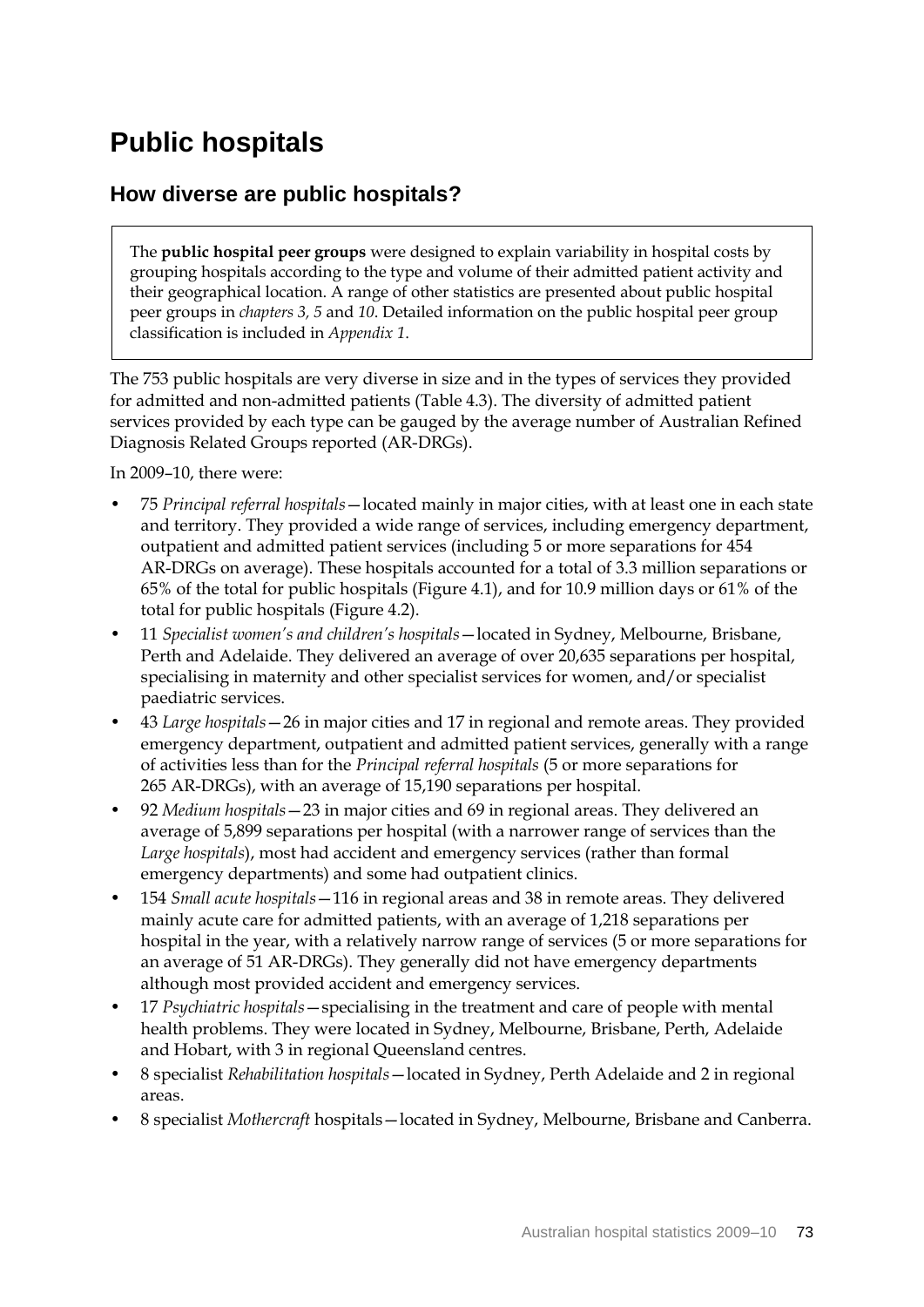- 83 *Small non-acute hospitals*—mainly in rural and remote areas. The services they provided were mainly non-acute, so the average length of stay was longer than in the hospitals that provided mainly acute care.
- 78 *Multi-purpose services*—in regional and remote areas. These hospitals were generally combined with services for residential aged care and mainly provide non-acute admitted patient care.
- 184 other hospitals, mainly small or specialist hospitals.

More information on hospitals by state and territory is presented in supplementary tables at the end of *Chapter 3*.

|                                      | <b>Number of hospitals</b> |                |             |       |                                         |                                                      |                                             |                                    |              |                         |                                    |                                    |                       |
|--------------------------------------|----------------------------|----------------|-------------|-------|-----------------------------------------|------------------------------------------------------|---------------------------------------------|------------------------------------|--------------|-------------------------|------------------------------------|------------------------------------|-----------------------|
|                                      |                            |                | Location    |       |                                         | Services provided                                    |                                             |                                    |              |                         |                                    |                                    |                       |
| <b>Hospital type</b>                 | Major cities               | Regional       | Remote      | Total | departments <sup>(a)</sup><br>Emergency | Accident and<br>emergency<br>services <sup>(b)</sup> | <b>Outpatient</b><br>clinics <sup>(c)</sup> | surgery <sup>(d)</sup><br>Elective | Average beds | Separations<br>average) | Average length<br>stay (days)<br>৳ | (patient days %)<br>Non-acute care | $AR-DRGs (5+) ^{(e)}$ |
| Principal referral                   | 50                         | 24             | 1           | 75    | 75                                      | 75                                                   | 74                                          | 74                                 | 413          | 43,591                  | 3.3                                | 8.4                                | 454                   |
| Specialist women's<br>and children's | 11                         | 0              | $\mathbf 0$ | 11    | 9                                       | 9                                                    | 11                                          | 11                                 | 199          | 20,635                  | 3.1                                | 0.4                                | 231                   |
| Large                                | 26                         | 16             | 1           | 43    | 41                                      | 41                                                   | 38                                          | 36                                 | 142          | 15,190                  | 3.0                                | 13.9                               | 265                   |
| Medium                               | 23                         | 69             | 0           | 92    | 30                                      | 76                                                   | 8                                           | 46                                 | 64           | 5,899                   | 3.1                                | 23.2                               | 143                   |
| Small acute                          | $\mathbf 0$                | 116            | 38          | 154   | 20                                      | 146                                                  | 2                                           | 20                                 | 22           | 1,218                   | 3.1                                | 9.1                                | 51                    |
| Psychiatric <sup>(f)</sup>           | 13                         | 4              | 0           | 17    | 0                                       | 0                                                    | 0                                           | $\mathbf 0$                        | 123          | 658                     | 58.8                               | 52.4                               | 10                    |
| Rehabilitation                       | 6                          | $\overline{2}$ | $\mathbf 0$ | 8     | 0                                       | 0                                                    | 1                                           | 1                                  | 69           | 975                     | 21.8                               | 90.8                               | 13                    |
| Mothercraft                          | 8                          | 0              | $\mathbf 0$ | 8     | 0                                       | 0                                                    | 0                                           | 0                                  | 26           | 1,681                   | 3.7                                | 0.0                                | 9                     |
| Small non-acute                      | 16                         | 54             | 13          | 83    | 3                                       | 61                                                   | 1                                           | 3                                  | 32           | 805                     | 11.0                               | 71.8                               | 30                    |
| Multi-purpose<br>services            | 0                          | 45             | 33          | 78    | 0                                       | 70                                                   | $\mathbf 0$                                 | 0                                  | 12           | 346                     | 3.9                                | 29.1                               | 13                    |
| Other                                | 28                         | 86             | 70          | 184   | 6                                       | 122                                                  | 0                                           | 1                                  | 11           | 284                     | 9.7                                | 79.3                               | 5                     |
| <b>Total</b>                         | 181                        | 419            | 156         | 753   | 184                                     | 600                                                  | 135                                         | 192                                | 76           | 6,718                   | 3.6                                | 17.1                               | 98                    |

**Table 4.3: The diversity of public hospitals, 2009–10**

(a) This is the number of hospitals reporting episode-level non-admitted patient emergency department care data to the National Non-admitted Patient Emergency Department Care Database.

(b) This is the number of hospitals reporting establishment-level accident and emergency occasions of service data to the National Public Hospital Establishments Database.

(c) This is the number of hospitals reporting outpatient clinic-level non-admitted patient data to the National Outpatient Care Database.

(d) This is the number of hospitals reporting episode-level data to the National Elective Surgery Waiting Times Data Collection.

(e) This is the average number of AR-DRGs for which there were at least five separations.

(f) For 2009–10, Tasmania reported three public psychiatric hospitals as one establishment. These were previously reported separately. *Note:* See boxes 4.1 and 4.2 for notes on data limitations and methods.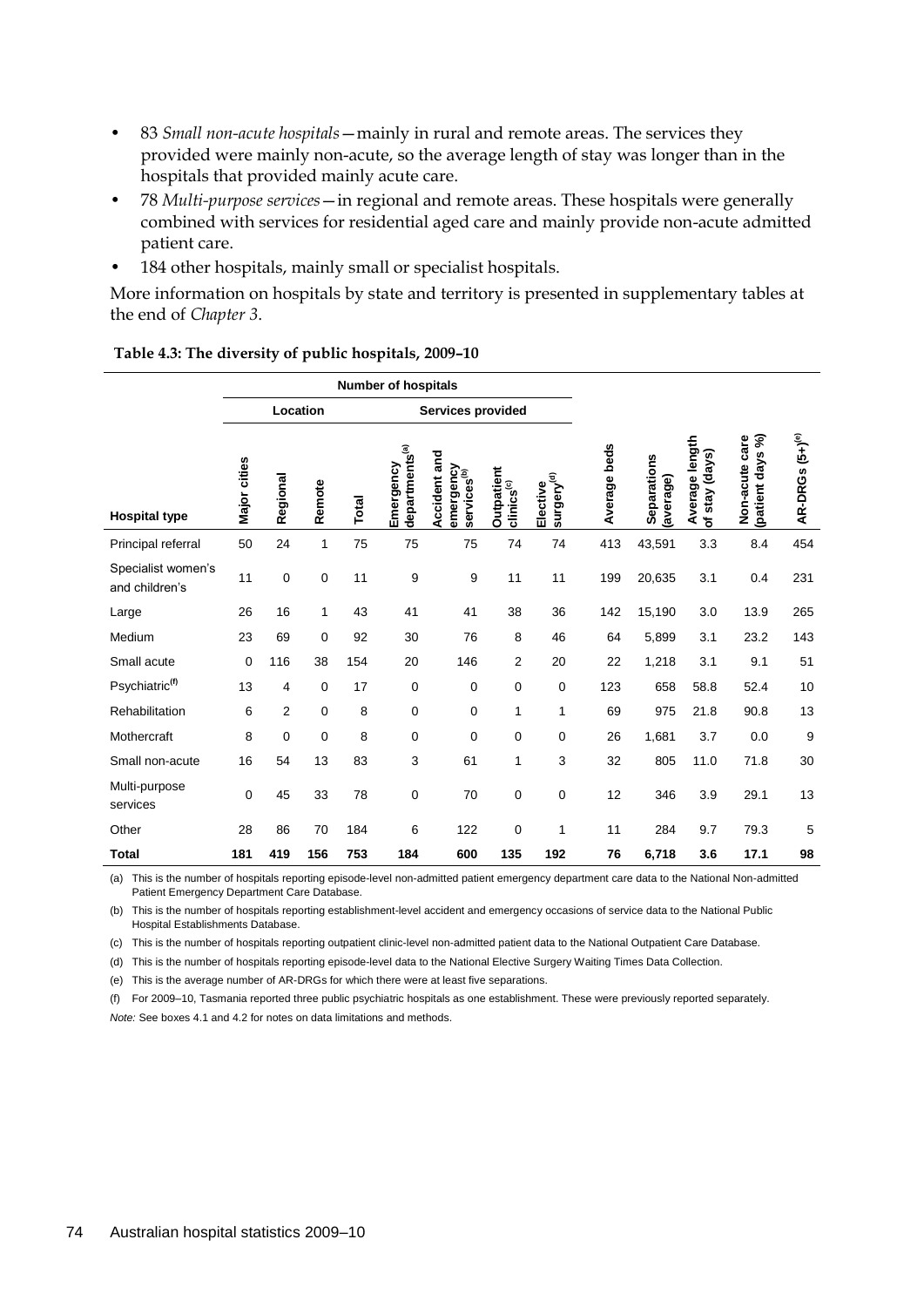

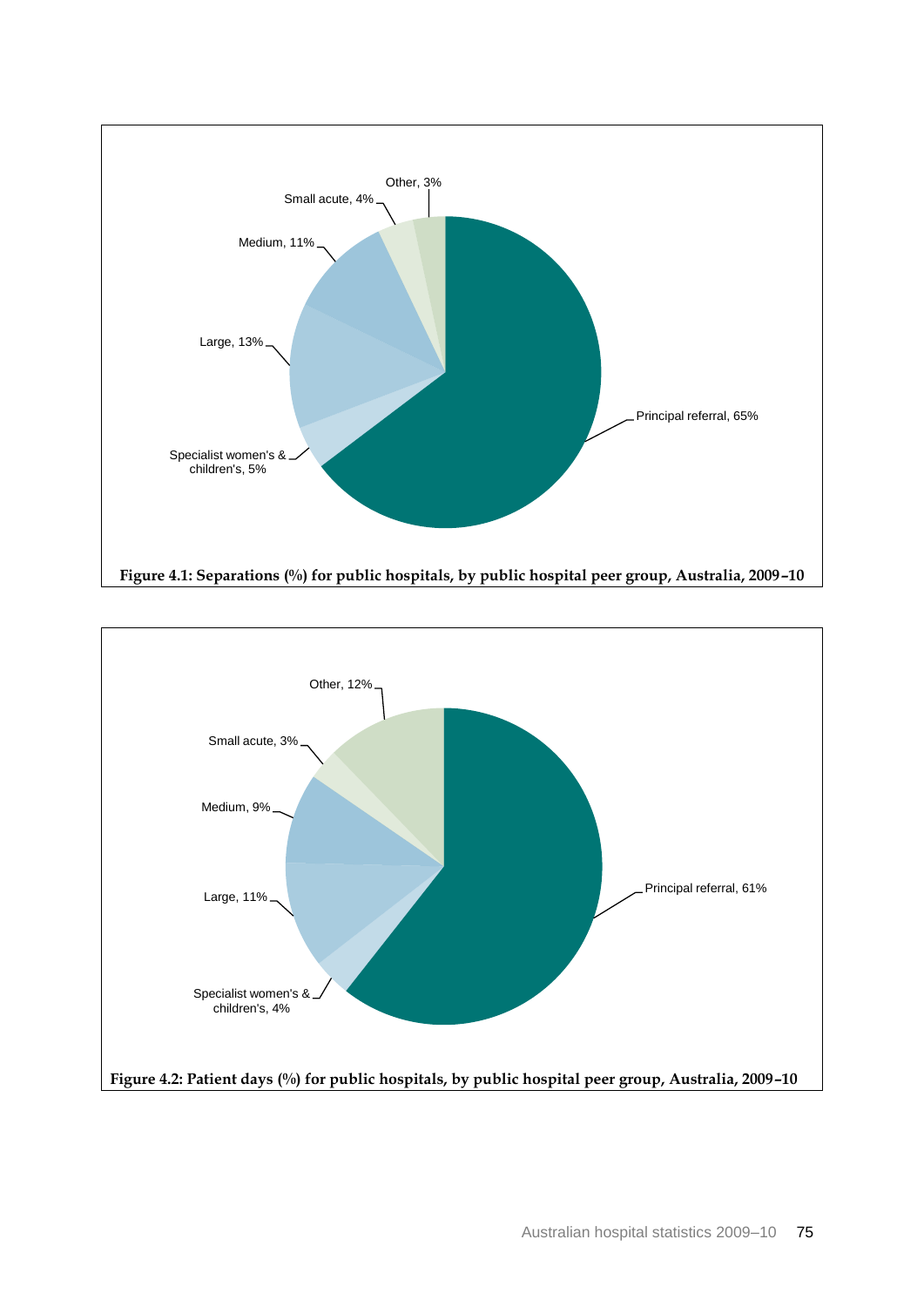## **How many hospital beds?**

Grouping hospitals by number of available beds showed that the majority are very small (Table 4.4). This was particularly the case in jurisdictions that covered large geographical areas. The majority of beds were in larger hospitals and in more densely populated areas. The largest hospital had 1,008 beds and was located in Brisbane. Over 70% of hospitals had 50 beds or less.

The proportion of hospital beds in different size hospitals varied by jurisdiction. The Northern Territory did not have any public hospitals with either more than 500 beds or 10 beds or fewer. For Victoria, almost 40% of hospital beds were in hospitals with more than 200 to 500 beds (Table S4.1)

| Table 4.4: Number of public acute and psychiatric hospitals and average available beds, by hospital |  |
|-----------------------------------------------------------------------------------------------------|--|
| size, 2009-10                                                                                       |  |

| <b>Hospital size</b>      | <b>Hospitals</b> | <b>Proportion of total</b><br>public hospital<br>beds (per cent) | Average<br>available beds | <b>Proportion of total</b><br>public hospital<br>beds (per cent) |
|---------------------------|------------------|------------------------------------------------------------------|---------------------------|------------------------------------------------------------------|
| 10 or fewer beds          | 215              | 29.0                                                             | 1.001                     | 1.8                                                              |
| More than 10 to 50 beds   | 322              | 43.0                                                             | 8.009                     | 14.1                                                             |
| More than 50 to 100 beds  | 72               | 10.0                                                             | 5,293                     | 9.3                                                              |
| More than 100 to 200 beds | 64               | 8.0                                                              | 9,667                     | 17.0                                                             |
| More than 200 to 500 beds | 57               | 8.0                                                              | 17.400                    | 30.6                                                             |
| More than 500 beds        | 23               | 3.0                                                              | 15.530                    | 27.3                                                             |
| <b>Total</b>              | 753              | 100.0                                                            | 56,900                    | 100.0                                                            |

*Note:* See boxes 4.1 and 4.2 for notes on data limitations and methods. Additional information for states and territories is available in Table S4.1 at the end of this chapter.

## **Where are public hospitals located?**

The remoteness area classification is used in Table 4.5 to present information on the geographical distribution of public hospitals and available beds, and on the number of available beds per 1,000 population. The highest number of hospitals was in *Outer regional* areas (225) and the largest number of beds was in *Major cities* (36,943).

In 2009–10, there were 2 public hospital beds per 1,000 population. The number of public hospital beds per 1,000 population varied across remoteness areas. The ratio of available beds to the population does not necessarily indicate the accessibility of hospital services. A hospital can provide services for patients who usually reside in other areas of the state or territory, or in other jurisdictions. The patterns of bed availability across regions may also reflect a number of factors including the availability of other health-care services and patterns of disease and injury.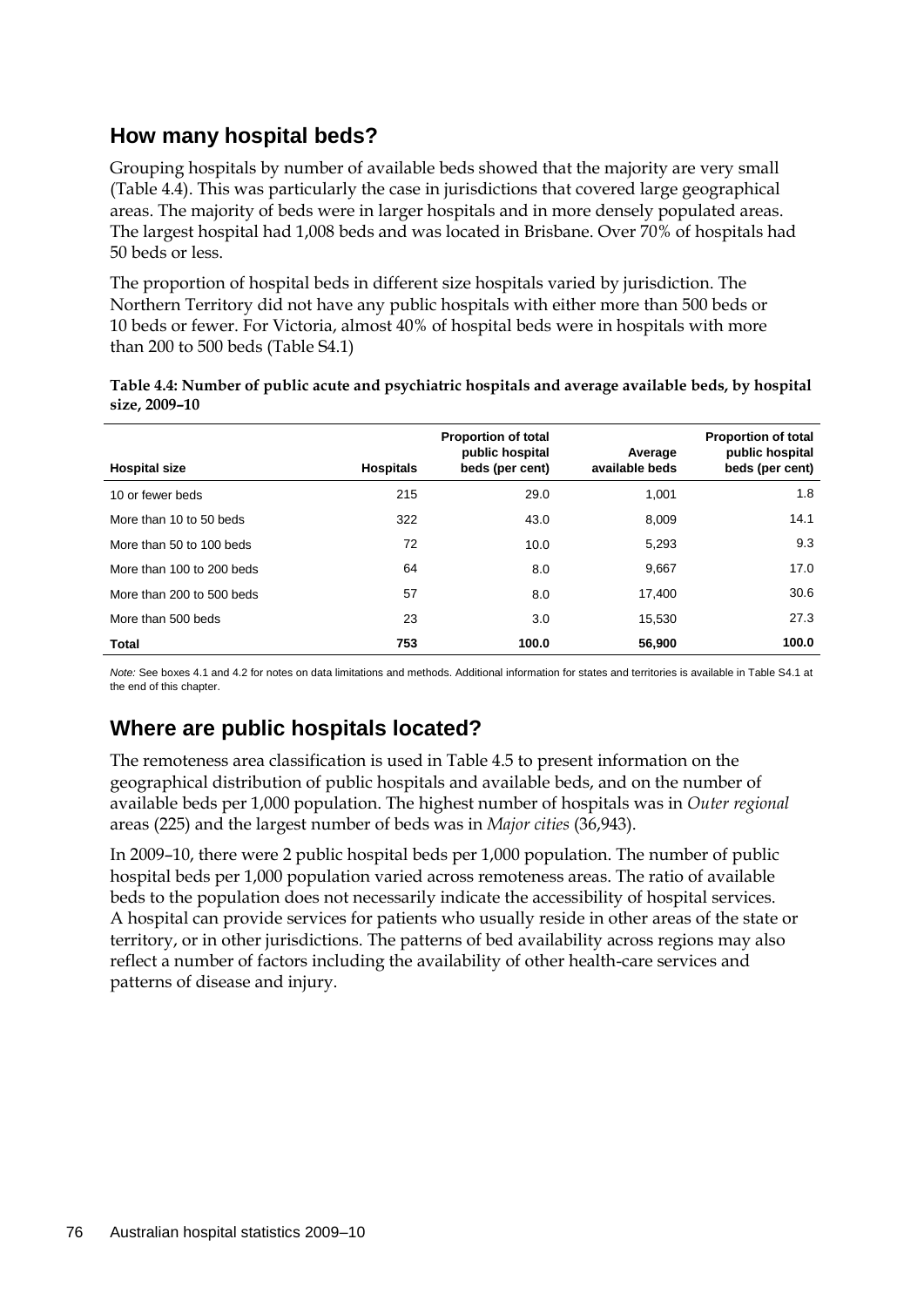**Table 4.5: Number of hospitals, average available beds and number of average available beds per 1,000 population resident in area(a), by remoteness area, public acute and psychiatric hospitals, 2009–10**

| <b>Remoteness area</b> | <b>Hospitals</b> | Average<br>available beds | Average available beds<br>per 1,000 population<br>resident in area <sup>(a)</sup> |
|------------------------|------------------|---------------------------|-----------------------------------------------------------------------------------|
| Major cities           | 178              | 36,953                    | 2.5                                                                               |
| Inner regional         | 194              | 11,475                    | 2.7                                                                               |
| Outer regional         | 225              | 6,481                     | 3.1                                                                               |
| Total regional         | 419              | 17,956                    | 2.8                                                                               |
| Remote                 | 80               | 1,409                     | 4.3                                                                               |
| Very remote            | 76               | 579                       | 3.3                                                                               |
| Total remote           | 156              | 1,987                     | 4.0                                                                               |
| <b>Total</b>           | 753              | 56,900                    | 2.6                                                                               |

(a) Average available beds per 1,000 population is reported as a crude rate based on the estimated resident population as at 30 June 2009. *Note:* See boxes 4.1 and 4.2 for notes on data limitations and methods. Additional information for states and territories is available in Table S4.2 at the end of this chapter.

## **How much expenditure and revenue?**

## **Public hospital recurrent expenditure**

**Salary expenditure** includes salaries and wages, payments to staff on paid leave, workers compensation leave and salaries paid to contract staff where the contract was for the supply of labour and where full-time equivalent staffing data were available.

**Non-salary expenditure** includes items such as payments to visiting medical officers superannuation payments, drug supplies, medical and surgical supplies (which includes consumable supplies only and not equipment purchases), food supplies, domestic services, repairs and maintenance, patient transport, administrative expenses, interest payments, depreciation and other recurrent expenditure.

Information on gross recurrent expenditure, categorised into *Salary expenditure* and *Non-salary expenditure*, is presented in Table 4.6. Nationally, total recurrent expenditure by public acute and psychiatric hospitals, excluding depreciation, was over \$33.7 billion in 2009–10.

With payments to *Visiting medical officers* and payments for outsourced services excluded, salary payments accounted for 62% of the \$33.7 billion spent within the public hospital system.

Depreciation represents a significant portion of expenditure, and expenditure totals are reported including and excluding depreciation to ensure comparable figures are available across jurisdictions. In 2009–10, depreciation ranged from 6.8% of total expenditure in Victoria to 0.8% in the Northern Territory.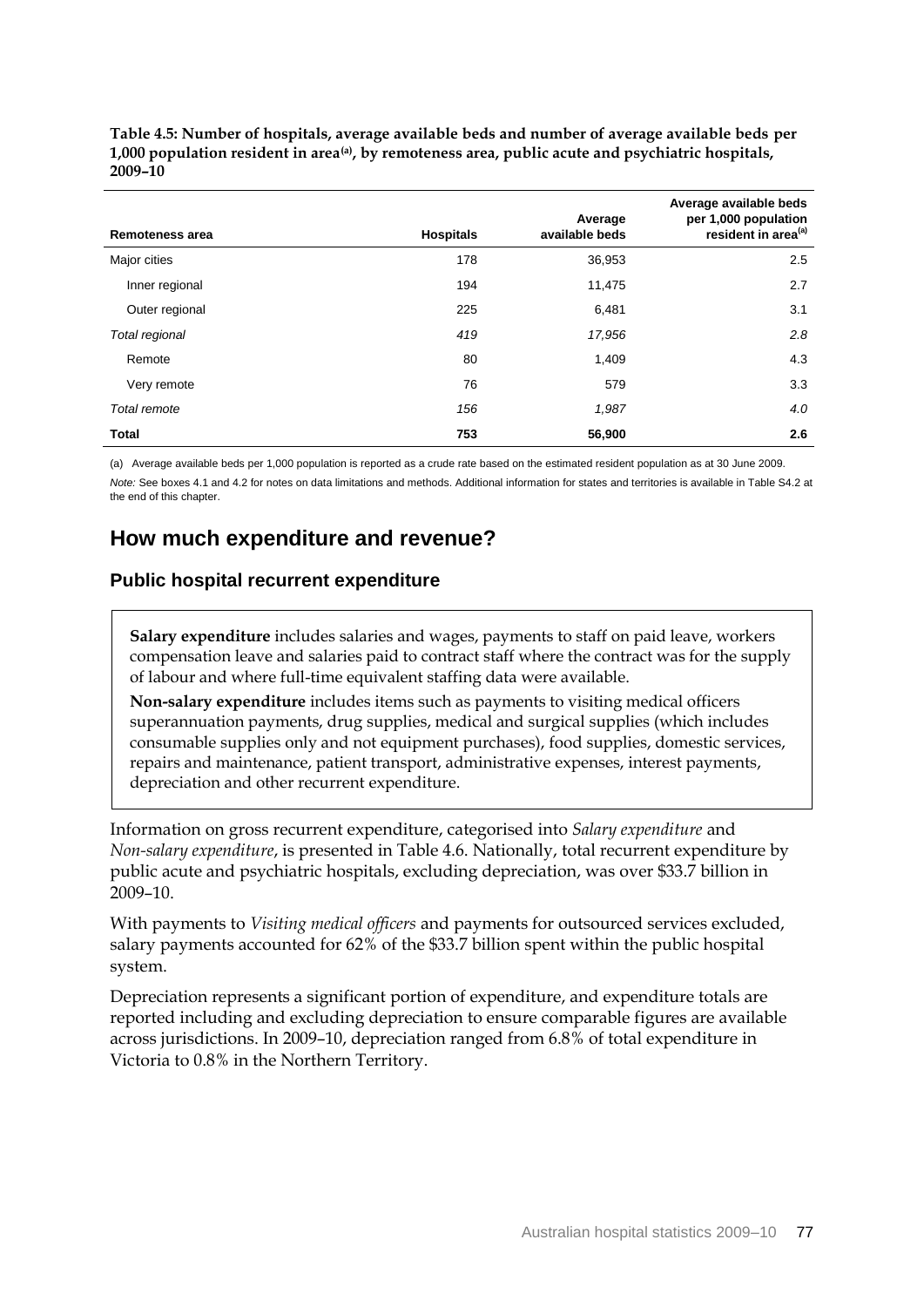|                                                              | NSW <sup>(b)</sup> | Vic   | QId <sup>(c)</sup> | <b>WA</b> | <b>SA</b> | Tas | <b>ACT</b> | <b>NT</b>            | Total  |
|--------------------------------------------------------------|--------------------|-------|--------------------|-----------|-----------|-----|------------|----------------------|--------|
| Salary expenditure                                           | 6,385              | 5,408 | 4,227              | 2,242     | 1,630     | 509 | 376        | 323                  | 21,099 |
| Non-salary expenditure                                       | 4,644              | 3,729 | 2,485              | 1.375     | 1,101     | 330 | 276        | 152                  | 14,093 |
| <b>Total recurrent expenditure</b><br>including depreciation | 11.029             | 9.138 | 6,712              | 3,617     | 2.731     | 839 | 651        | 475                  | 35,193 |
| Public acute hospitals                                       | 10,787             | 9,089 | 6,593              | 3,530     | 2,633     | 824 | 651        | 475                  | 34,583 |
| Public psychiatric hospitals                                 | 242                | 49    | 118                | 87        | 98        | 15  | $\cdot$ .  | $\ddot{\phantom{0}}$ | 610    |
| <b>Total recurrent expenditure</b><br>excluding depreciation | 10.644             | 8.520 | 6.457              | 3,523     | 2.638     | 822 | 631        | 471                  | 33,706 |
| Public acute hospitals                                       | 10.408             | 8.473 | 6.344              | 3.437     | 2.541     | 807 | 631        | 471                  | 33,113 |
| Public psychiatric hospitals                                 | 235                | 47    | 113                | 85        | 97        | 15  | $\cdot$ .  | $\sim$               | 593    |

**Table 4.6: Recurrent expenditure (\$'000,000)(a), public acute and psychiatric hospitals, states and territories, 2009–10**

(a) Recurrent expenditure does not include the purchase of public hospital services at the state or area health service level from privately owned and/or operated hospitals.

(b) New South Wales hospital expenditure recorded against special purposes and trust funds was not included.

(c) Pathology services were purchased from a statewide pathology service rather than being provided by hospital employees in Queensland.

*Note:* See boxes 4.1 and 4.2 for notes on data limitations and methods. Additional information for states and territories is available in Table S4.3 at the end of this chapter.

*Abbreviation:* . .—not applicable.

## **Public hospital revenue**

**Revenue** is reported against three categories: *Patient revenue*, *Recoveries*, and *Other revenue*. **Recoveries** are income from the use of hospital facilities by salaried medical officers or private practitioners exercising their rights of private practice, and other recoveries. **Other revenue** includes investment income, income from charities, bequests and accommodation provided to visitors.

Australian public hospitals received \$3.42 billion in revenue in 2009–10 (Table 4.7). This was equivalent to 10.2% of total recurrent expenditure (excluding depreciation). Revenue as a proportion of total expenditure varied among the states and territories, ranging from less than 5% in the Northern Territory to over 12% in New South Wales.

| Table 4.7: Revenue (\$'000), public acute and psychiatric hospitals, states and territories, 2009-10 |  |  |  |  |
|------------------------------------------------------------------------------------------------------|--|--|--|--|
|                                                                                                      |  |  |  |  |

|                                 | <b>NSW</b> | Vic     | QId <sup>(a)</sup> | WA      | SA <sup>(b)</sup> | Tas    | <b>ACT</b> | <b>NT</b>     | <b>Total</b> |
|---------------------------------|------------|---------|--------------------|---------|-------------------|--------|------------|---------------|--------------|
| Patient revenue                 | 680.835    | 305,091 | 371.280            | 134.844 | 132.792           | 42.205 | 38.427     | 9,744         | 1,715,217    |
| Recoveries                      | 355,097    | 147,282 | 54,392             | 33.491  | n.a.              | 9,092  | 11,829     | 12.564        | 623,748      |
| Other revenue                   | 298.133    | 531,987 | 164.865            | 36,472  | 40.541            | 6.485  | 2,348      | 13            | 1,080,825    |
| <b>Total revenue</b>            | 1,334,065  | 984.360 | 590.537            | 204.807 | 173.333           | 57.762 | 52,604     | 22.321        | 3,419,790    |
| Public acute<br>hospitals       | 1,321,632  | 983.461 | 584.311            | 203.366 | 170.730           | 57,051 | 52.604     | 22.321        | 3,395,476    |
| Public psychiatric<br>hospitals | 12.434     | 899     | 6.227              | 1.440   | 2.603             | 711    | . .        | $\sim$ $\sim$ | 24,314       |

(a) Patient revenue in Queensland includes revenue for items such as pharmacy and ambulance, which may be considered to be *Recoveries*.

(b) South Australia did not identify any *Recoveries* due to a change in data recording practices.

*Note:* See boxes 4.1 and 4.2 for notes on data limitations and methods.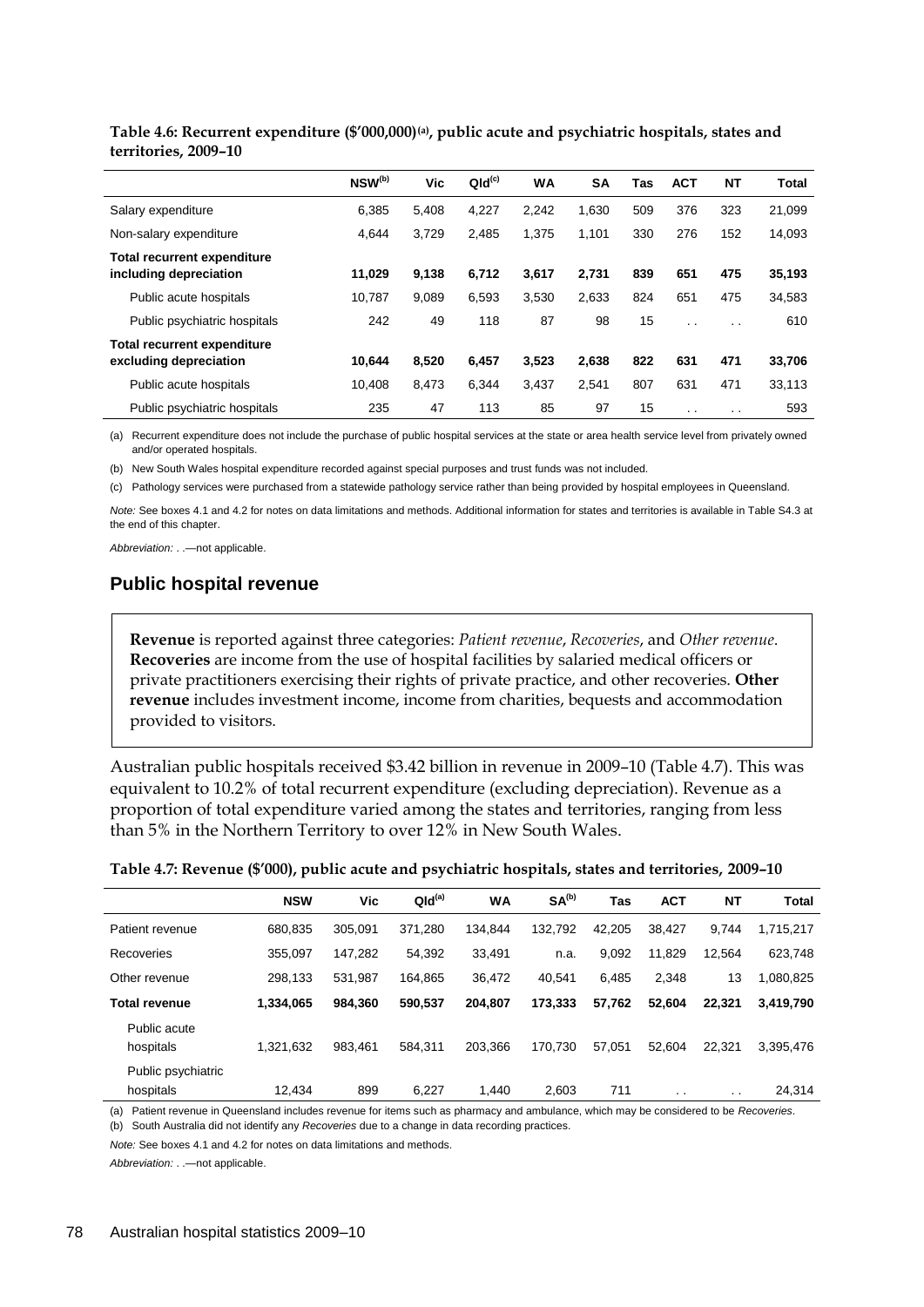## **How many staff in public hospitals?**

Information about the number of **staff** is summarised against six categories: salaried medical officers, nurses (including registered, enrolled and student nurses), other personal care staff, diagnostic and allied health professionals, administrative and clerical staff, and domestic and other staff.

Nationally, over 251,400 full-time equivalent staff were employed in the public hospital sector in 2009–10. *Nurses* constituted 45.3% (almost 114,000) of public hospital staff. There were around 31,000 *Salaried medical officers* employed in public hospitals throughout Australia, representing 12.2% of the public hospital labour force (Table 4.8).

The average salary for full-time equivalent *Nurses* in 2009–10 was around \$83,900 nationally (Table 4.8), which was an increase of 7.3% compared with the average salary of \$78,200 in 2008–09 (AIHW 2010a). In 2009–10, the average salary for full-time equivalent *Salaried medical officers* was around \$168,000, which was a 6.3% increase over the previous year.

**Table 4.8: Average full-time equivalent staff(a) and average salaries, public acute and psychiatric hospitals, states and territories, 2009–10**

|                                                     | NSW <sup>(b)</sup> | $Vic^{(c)}$ | QId <sup>(d)</sup> | <b>WA</b> | SA <sup>(e)</sup> | $\textsf{ Tas}^{(\textsf{f})}$ | <b>ACT</b> | <b>NT</b> | <b>Total</b> |
|-----------------------------------------------------|--------------------|-------------|--------------------|-----------|-------------------|--------------------------------|------------|-----------|--------------|
| Full-time equivalent staff numbers                  |                    |             |                    |           |                   |                                |            |           |              |
| Salaried medical officers                           | 9,043              | 7,689       | 6,238              | 3,109     | 2,561             | 922                            | 620        | 395       | 30,576       |
| Total nurses                                        | 36,976             | 29,667      | 20,006             | 10,710    | 10,277            | 2,708                          | 2,075      | 1,521     | 113,938      |
| Other personal care staff                           | n.a.               | n.a.        | 969                | n.a.      | 861               | n.a.                           | 179        | 11        | n.a.         |
| Diagnostic and allied health<br>professionals       | 11,240             | 13,333      | 4,835              | 2,680     | 1,915             | 530                            | 552        | 371       | 35,456       |
| Administrative and clerical<br>staff <sup>(g)</sup> | 11,206             | 11,141      | 6,501              | 4,239     | 2,881             | 998                            | 717        | 477       | 38,158       |
| Domestic and other staff                            | 9,205              | 7,011       | 7,243              | 4,127     | 1,823             | 1,080                          | 163        | 617       | 31,269       |
| <b>Total staff</b>                                  | 77,668             | 68,840      | 45,791             | 24,865    | 20,317            | 6,238                          | 4,305      | 3,392     | 251,416      |
| Average salaries (\$)                               |                    |             |                    |           |                   |                                |            |           |              |
| Salaried medical officers                           | 147,133            | 165,958     | 186,325            | 198,745   | 169.945           | 151,707                        | 159.013    | 195,572   | 168,026      |
| Total nurses                                        | 81,078             | 81,210      | 85,976             | 83,484    | 76,596            | 79,273                         | 81.878     | 96.654    | 81,974       |
| Other personal care staff                           | n.a.               | n.a.        | 74,934             | n.a.      | 39,453            | n.a.                           | 53,430     | 75,723    | n.a.         |
| Diagnostic and allied health<br>professionals       | 69.099             | 54,878      | 99,989             | 80,619    | 80,485            | 84,501                         | 78,095     | 85,922    | 69,996       |
| Administrative and clerical<br>staff <sup>(g)</sup> | 64,665             | 48,173      | 63,012             | 66,560    | 53,632            | 57,416                         | 63,833     | 64,376    | 58,737       |
| Domestic and other staff                            | 60,365             | 64,857      | 52,266             | 56,162    | 35,611            | 48,367                         | 53,424     | 56,829    | 56,978       |
| <b>Total staff</b>                                  | 82,213             | 78,564      | 92,300             | 90,167    | 80.221            | 81,579                         | 87,228     | 95,161    | 83,922       |

(a) Where average full-time equivalent staff numbers were not available, staff numbers at 30 June 2010 were used. Staff contracted to provide products (rather than labour) are not included.

(b) In New South Wales, *Other personal care staff* were included in *Diagnostic and allied health professionals*, *Domestic and other staff* and *Total Nurses*.

(c) For Victoria, *Other personal care staff* were included in *Domestic and other staff*.

(d) Queensland pathology services provided by staff employed by the state pathology service were not reported here.

(e) In South Australia, *Total nurses* include Trainee nurses.

(f) For Tasmania, an award restructure within the Medical category of visting medical officers has resulted in a decrease in expenditure for *Visting Medical Officers* and an increase for *Salaried/Sessional Staff*. Data for *Other personal care staff* were not supplied separately and are included in other staffing categories. Data for two small hospitals in Tasmania were not supplied.

(g) *Administrative and clerical staff* may include staff working to support clinicians, such as ward clerks.

*Note:* See boxes 4.1 and 4.2 for notes on data limitations and methods.

*Abbreviation:* n.a.—not available.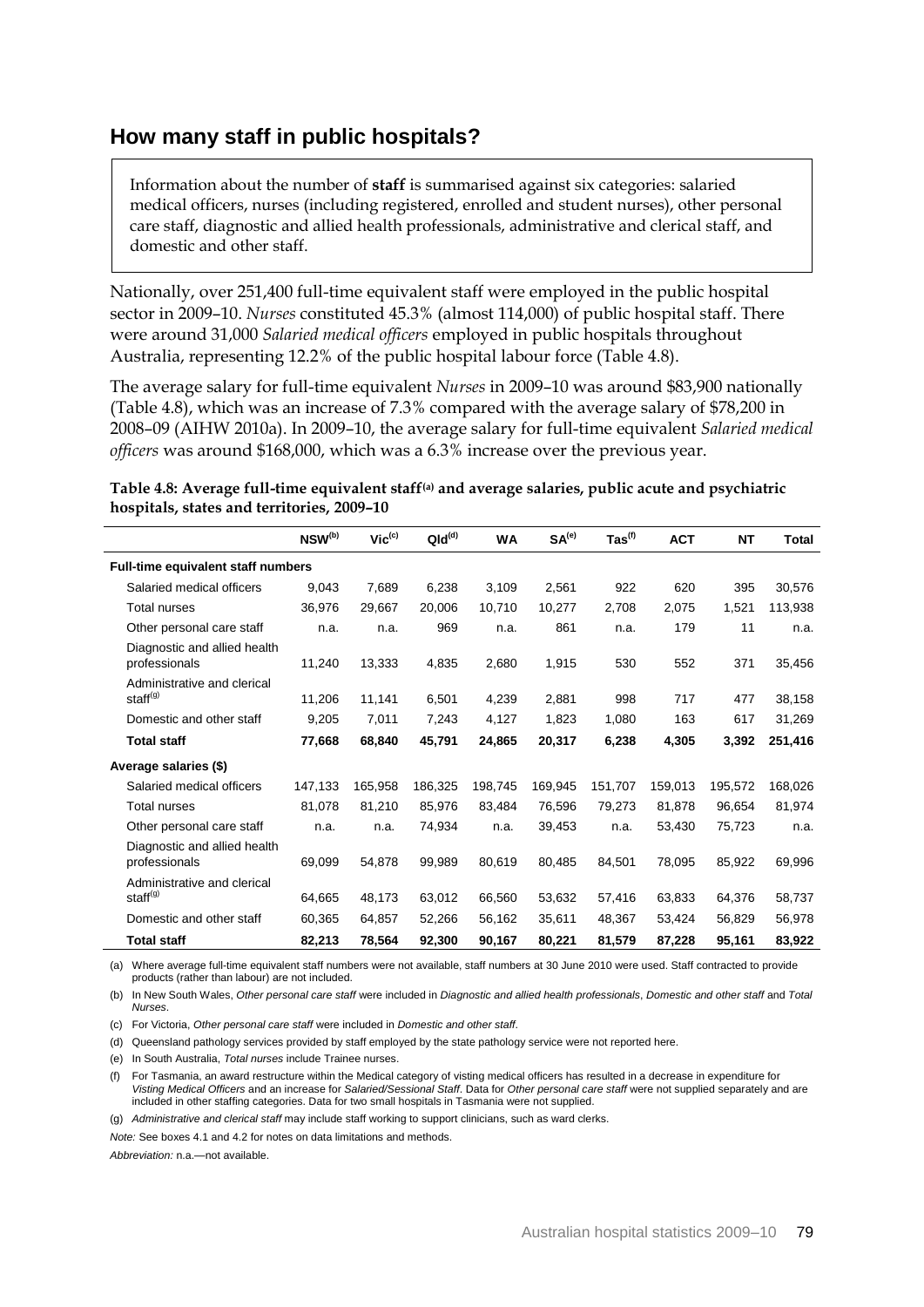The collection of data by staffing category was not consistent among states and territories and may explain some of the variation on average salaries reported.

Different reporting practices and use of outsourcing services with a large labour-related component (such as food services, domestic services and information technology) can have a substantial impact on staffing figures and may also explain some of the variation in average salaries reported between jurisdictions.

For medical officers, for example, this may be reflected in the variation in the proportion of total expenditure that was reported as being for visiting medical officers (VMOs) who were contracted by hospitals to provide services to public patients and paid on a sessional or fee-for-service basis (Table S4.3). Variations in the outsourcing arrangements may also be reflected in variations in other recurrent expenditure categories reported in tables 4.6 and S4.3.

## **What specialised services were provided?**

#### **Specialised service units**

In 2009–10, the most common specialised services offered by hospitals were *Domiciliary care service,* services provided by *Nursing home care units* and *Obstetric/maternity service* (Table 4.9).

The existence of a specialised unit does not necessarily imply the delivery of large numbers of services in that unit. For example, there were some smaller hospitals with an *Obstetric/maternity service* unit that had less than one delivery a week on average. There were also a few hospitals that did not report having an obstetric unit but reported one or more deliveries a day.

| Specialised service unit                  | <b>Major cities</b> | Regional | Remote | Australia <sup>(a)</sup> |
|-------------------------------------------|---------------------|----------|--------|--------------------------|
| Domiciliary care service                  | 83                  | 245      | 66     | 411                      |
| Intensive care unit (level III)           | 53                  | 21       | 1      | 78                       |
| In-vitro fertilisation unit               | 6                   |          | 0      | 9                        |
| Maintenance renal dialysis centre         | 66                  | 71       | 14     | 167                      |
| Major plastic/reconstructive surgery unit | 44                  | 3        | 0      | 48                       |
| Neonatal intensive care unit (level III)  | 22                  | 4        | 0      | 26                       |
| Nursing home care unit                    | 13                  | 178      | 54     | 260                      |
| Obstetric/maternity service               | 65                  | 140      | 22     | 241                      |
| Oncology unit                             | 64                  | 51       | 1      | 125                      |
| Rehabilitation unit                       | 86                  | 53       |        | 143                      |

**Table 4.9: Number of public acute hospitals with selected specialised services, 2009–10**

(a) Total includes hospitals for which remoteness was *Not reported.*

*Note:* See boxes 4.1 and 4.2 for notes on data limitations and methods. Additional information for states and territories is available in Table S4.4 at the end of this chapter.

Data on specialised services were not available for a few hospitals so the services may be undercounted.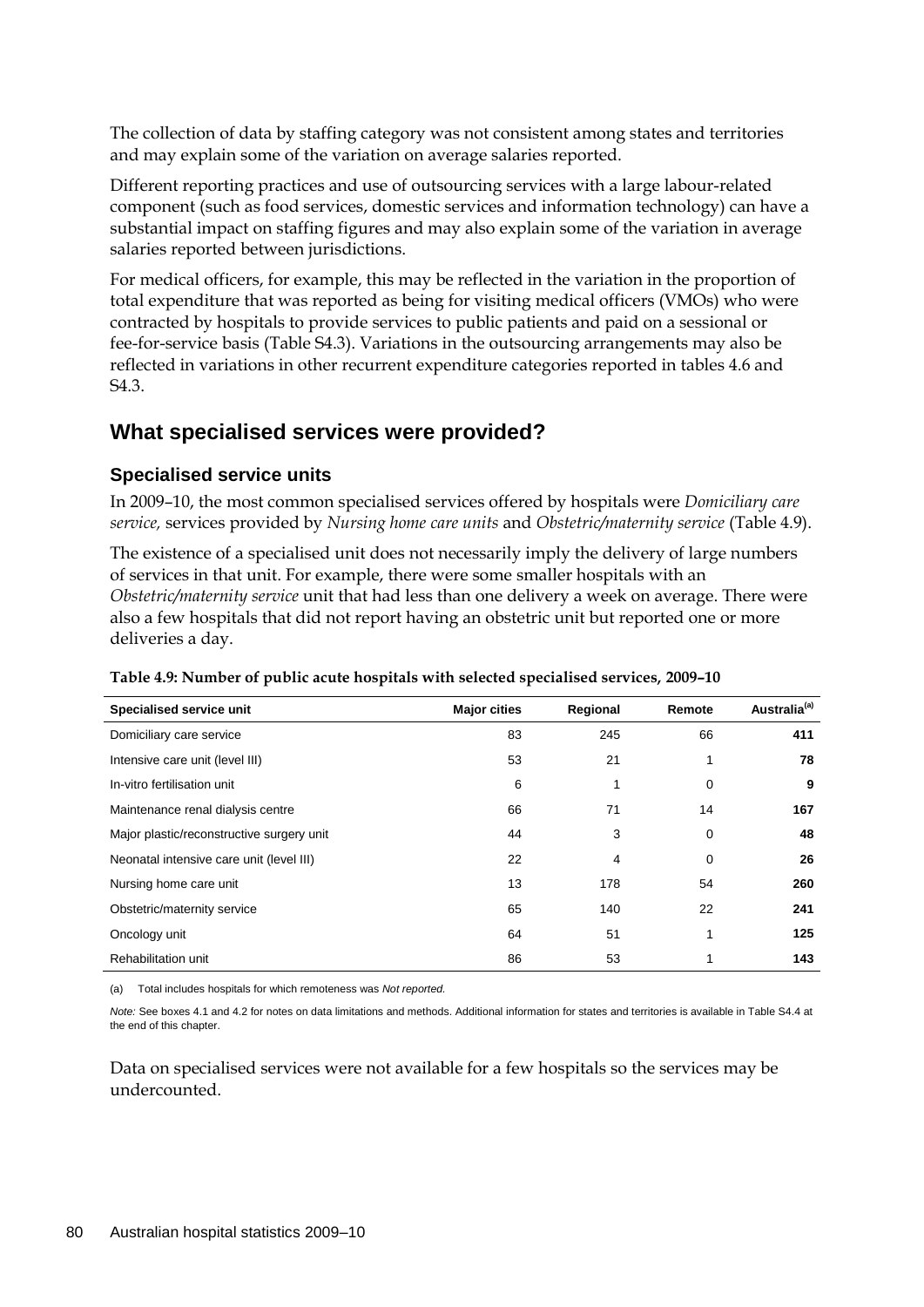## **Service Related Groups**

The Service Related Group (SRG) classification is based on aggregations of AR-DRGs, and categorises admitted patient episodes into groups representing clinical divisions of hospital activity. SRGs are used to assist in planning services, analysing and comparing hospital activity, examining patterns of service needs and access, and projecting potential trends in services. The method to assign records to SRGs largely involves aggregations of AR-DRG information. However, the assignment of some separations to SRGs is based on other information, such as procedures, diagnoses and care types. Separations may also be assigned to certain specialist SRGs depending on whether or not the hospital had a specialist neurosurgery, perinatology (neonatal intensive care unit) or cardiothoracic unit, as appropriate, as reported to the NPHED. For more information on the method used to allocate admitted patient records to SRGs, see *Appendix 4*.

Table 4.10 presents the number of public hospitals reporting more than 360 patient days in each SRG for selected SRGs by remoteness area of the hospital. This has been included as an indicative measure of the number of specialty units. More detailed statistics are available in Table A4.1 accompanying this report online at <www.aihw.gov.au/hospitals/>.

| <b>Service Related Group</b>          | <b>Major cities</b> | Regional | Remote         | <b>Australia</b> |
|---------------------------------------|---------------------|----------|----------------|------------------|
| Respiratory medicine                  | 97                  | 189      | 16             | 302              |
| Maintenance                           | 65                  | 154      | 39             | 258              |
| Orthopaedics                          | 107                 | 140      | 10             | 257              |
| Cardiology                            | 94                  | 147      | 10             | 251              |
| Medicine, no definitive subspecialty  | 115                 | 132      | 6              | 253              |
| Surgery, no definitive subspecialty   | 106                 | 122      | 12             | 240              |
| Gastroenterology                      | 95                  | 103      | 5              | 203              |
| Neurology                             | 97                  | 99       | 4              | 200              |
| Obstetrics                            | 65                  | 116      | 14             | 195              |
| Rehabilitation                        | 95                  | 93       | 2              | 190              |
| Immunology & infections               | 91                  | 75       | 12             | 178              |
| Acute psychiatry                      | 100                 | 60       | $\overline{2}$ | 162              |
| Medical oncology                      | 85                  | 62       | 0              | 147              |
| Acute definitive geriatrics           | 94                  | 57       | 1              | 152              |
| Diagnostic gastrointestinal endoscopy | 82                  | 61       | 0              | 143              |
| Endocrinology                         | 84                  | 48       | 1              | 134              |
| Renal dialysis                        | 61                  | 76       | 7              | 144              |
| Colorectal surgery                    | 83                  | 51       | 2              | 136              |
| Gynaecology                           | 74                  | 55       | 3              | 132              |
| Renal medicine                        | 82                  | 47       | 4              | 133              |

**Table 4.10: Number of public hospitals reporting more than 360 patient days for the 20 most common Service Related Groups, by remoteness area of hospital, 2009–10**

*Note:* See boxes 4.1 and 4.2 for notes on data limitations and methods. Additional information for states and territories is available in tables A4.1 to A4.5 at <www.aihw.gov.au/hospitals/>.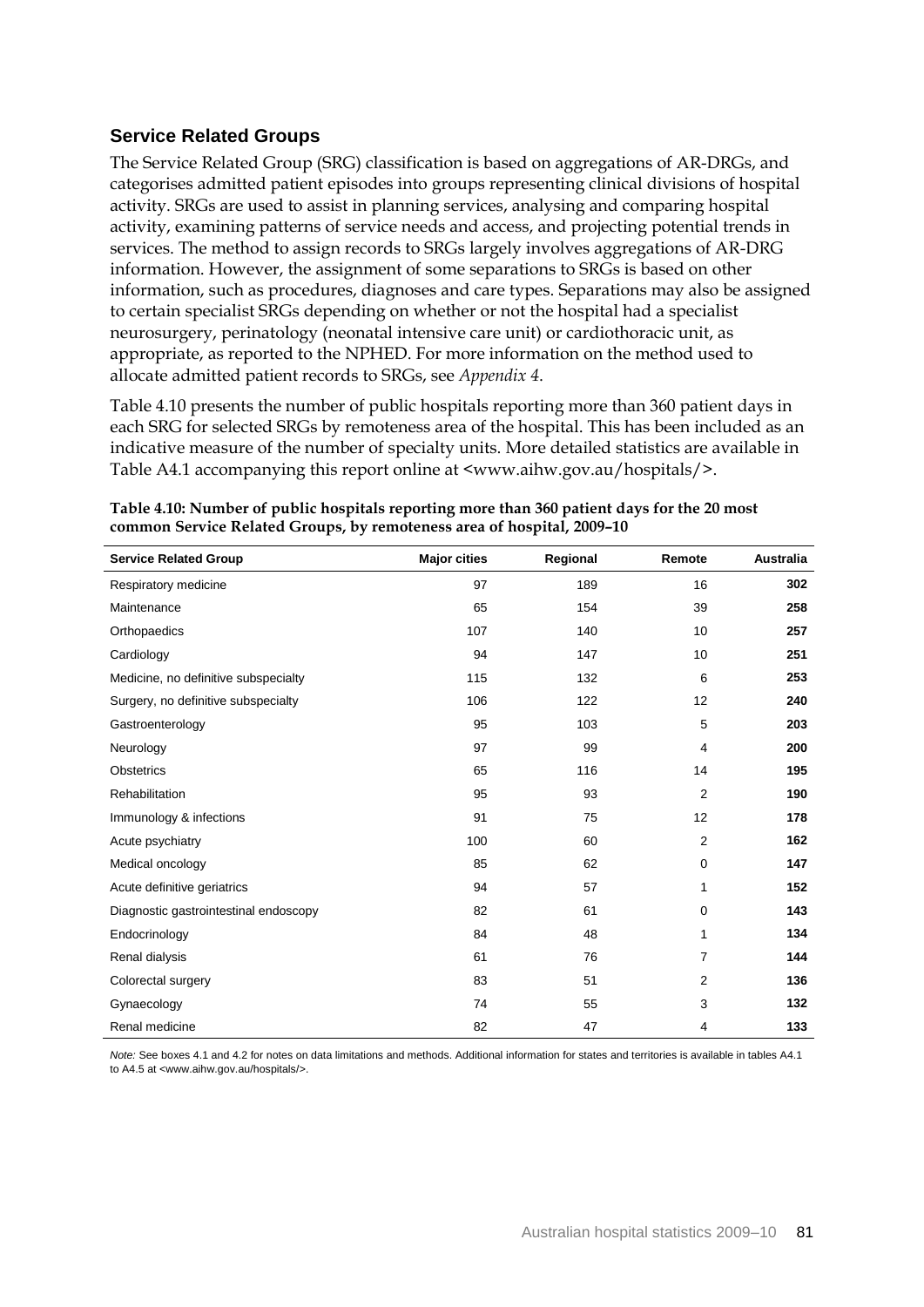# **Additional information**

Tables A4.2 and A4.3 (accompanying this report online at <www.aihw.gov.au/hospitals/>) summarise the number of separations in each SRG category by state and territory for all public and private hospitals respectively.

Tables A4.4 and A4.5 (accompanying this report online at <www.aihw.gov.au/hospitals/>) summarise the number of patient days in each SRG category by state and territory for all public and private hospitals respectively.

## **Supplementary tables**

The following supplementary tables provide more information on public hospital resources by state and territory.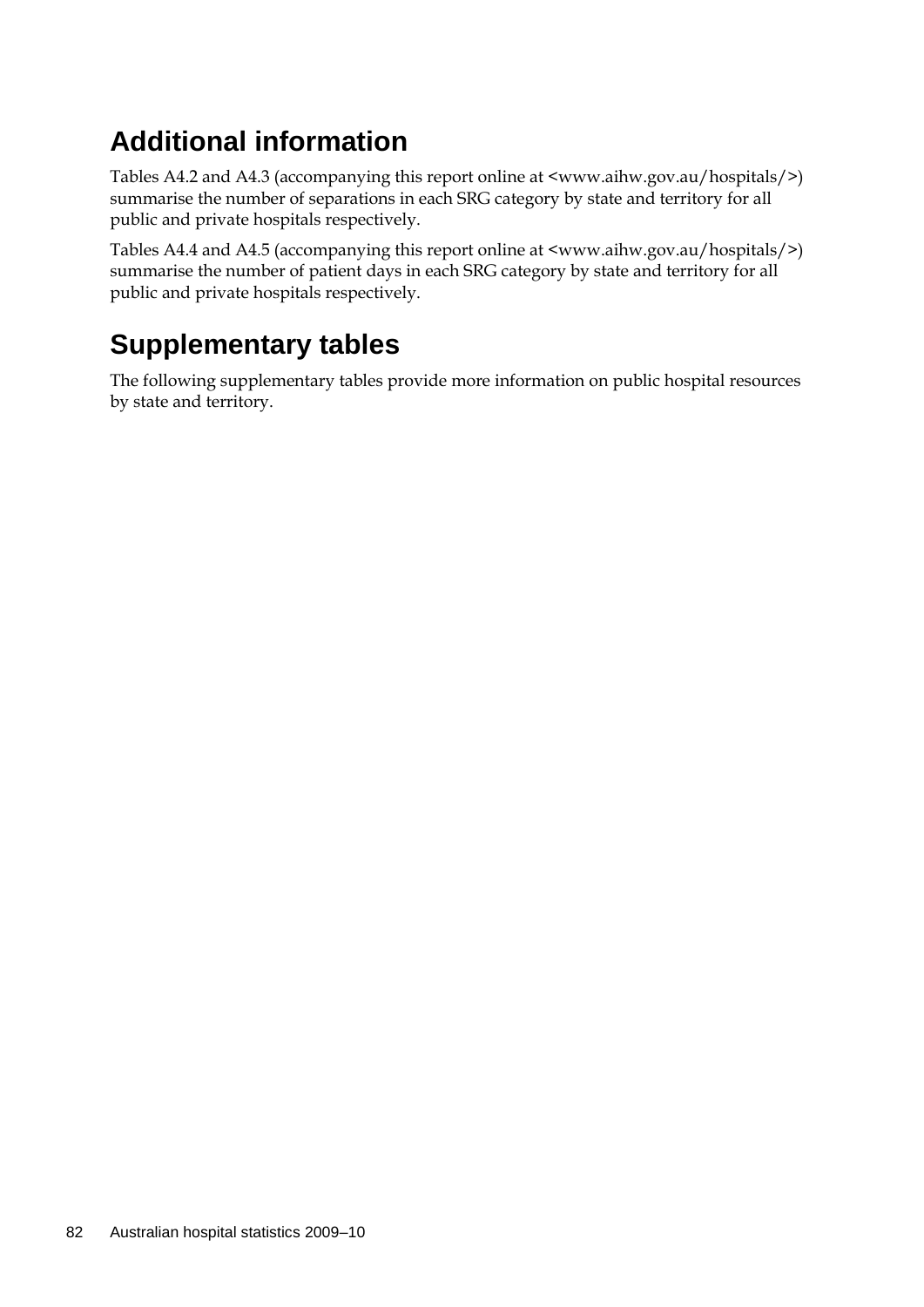| Hospital size <sup>(a)</sup> | <b>NSW</b> | $Vic^{(b)}$ | $QId^{(c)}$ | WA             | <b>SA</b>               | Tas            | <b>ACT</b>    | <b>NT</b>     | <b>Total</b> |
|------------------------------|------------|-------------|-------------|----------------|-------------------------|----------------|---------------|---------------|--------------|
| <b>Hospitals</b>             |            |             |             |                |                         |                |               |               |              |
| 10 or fewer beds             | 31         | 41          | 74          | 44             | 10                      | 14             |               | $\mathbf 0$   | 215          |
| More than 10 to 50 beds      | 119        | 48          | 62          | 31             | 55                      | 5              | $\mathbf 0$   | 2             | 322          |
| More than 50 to 100 beds     | 27         | 22          | 10          | 4              | 6                       | $\overline{2}$ | $\mathbf 0$   |               | 72           |
| More than 100 to 200 beds    | 23         | 18          | 10          | 9              | 2                       | $\mathbf{1}$   | $\mathbf 0$   |               | 64           |
| More than 200 to 500 beds    | 18         | 17          | 9           | 5              | 5                       | $\overline{1}$ |               |               | 57           |
| More than 500 beds           | 8          | 4           | 5           | $\overline{2}$ | $\overline{\mathbf{c}}$ | $\mathbf 1$    |               | $\mathbf 0$   | 23           |
| <b>Total</b>                 | 226        | 150         | 170         | 95             | 80                      | 24             | 3             | 5             | 753          |
| Available beds               |            |             |             |                |                         |                |               |               |              |
| 10 or fewer beds             | 130        | 225         | 241         | 245            | 74                      | 76             | 10            | $\sim$ $\sim$ | 1,001        |
| More than 10 to 50 beds      | 3,128      | 1,204       | 1,415       | 751            | 1,378                   | 81             | $\sim$ $\sim$ | 52            | 8,009        |
| More than 50 to 100 beds     | 1,976      | 1,613       | 709         | 307            | 462                     | 166            | $\sim$ $\sim$ | 60            | 5,293        |
| More than 100 to 200 beds    | 3,475      | 2,562       | 1,659       | 1,342          | 309                     | 130            | $\sim$ $\sim$ | 189           | 9,667        |
| More than 200 to 500 beds    | 5,612      | 5,206       | 2,779       | 1,432          | 1,422                   | 330            | 227           | 393           | 17,400       |
| More than 500 beds           | 5,287      | 2,376       | 4,108       | 1,299          | 1,214                   | 576            | 670           | $\sim$ $\sim$ | 15,530       |
| <b>Total</b>                 | 19,608     | 13,186      | 10,911      | 5,376          | 4,859                   | 1,359          | 907           | 694           | 56,900       |

**Table S4.1: Number of public acute and psychiatric hospitals and average available beds, by hospital size, states and territories, 2009–10**

(a) Size is based on the average number of available beds.

(b) The count of hospitals in Victoria is a count of the campuses that report data separately to the National Hospital Morbidity Database.

(c) The count of beds in Queensland was based on data as at June 2010.

*Note:* See boxes 4.1 and 4.2 for notes on data limitations and methods.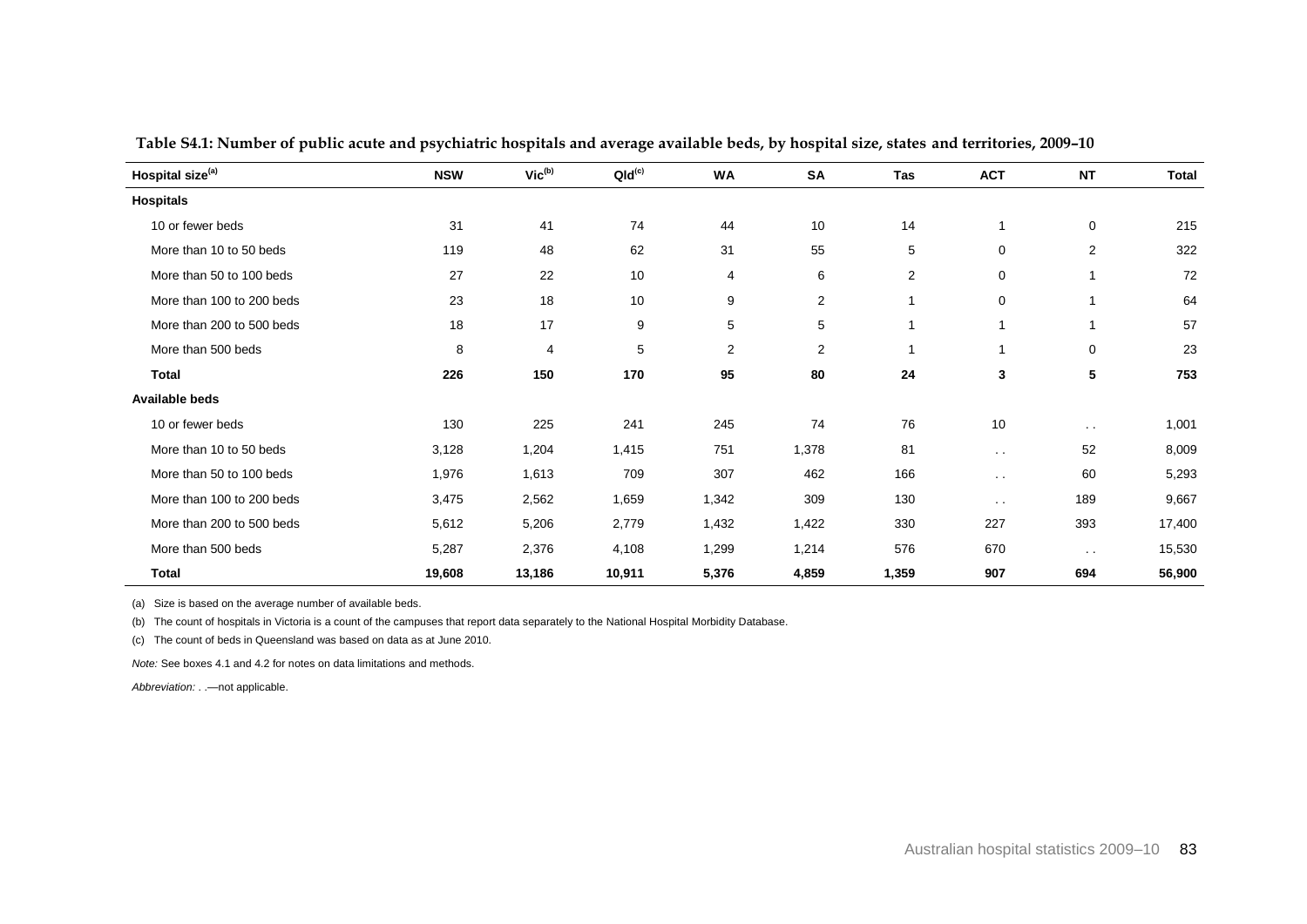| Remoteness area                           | <b>NSW</b> | $\mathsf{Vic}^{\mathsf{(d)}}$ | QId <sup>(e)</sup> | <b>WA</b> | SA    | Tas            | <b>ACT</b>    | <b>NT</b>            | <b>Total</b> |
|-------------------------------------------|------------|-------------------------------|--------------------|-----------|-------|----------------|---------------|----------------------|--------------|
| <b>Hospitals</b>                          |            |                               |                    |           |       |                |               |                      |              |
| Major cities                              | 67         | 53                            | 18                 | 22        | 15    | $\sim$ $\sim$  | 3             | $\sim$ $\sim$        | 178          |
| Inner regional                            | 77         | 59                            | 27                 | 9         | 15    | $\overline{7}$ | $\sim$ $\sim$ | $\ddot{\phantom{0}}$ | 194          |
| Outer regional                            | 65         | 36                            | 54                 | 28        | 28    | 13             | $\sim$ $\sim$ | 1                    | 225          |
| Total regional                            | 142        | 95                            | 81                 | 37        | 43    | 20             | $\sim$ $\sim$ | $\mathbf{1}$         | 419          |
| Remote                                    | 12         | 2                             | 27                 | 22        | 13    | $\overline{c}$ | $\sim$ $\sim$ | 2                    | 80           |
| Very remote                               | 5          | $\sim$ $\sim$                 | 44                 | 14        | 9     | $\sqrt{2}$     | $\sim$ $\sim$ | 2                    | 76           |
| Total remote                              | 17         | $\overline{\mathbf{c}}$       | 71                 | 36        | 22    | 4              | $\sim$ $\sim$ | 4                    | 156          |
| Total all remoteness areas <sup>(f)</sup> | 226        | 150                           | 170                | 95        | 80    | 24             | 3             | 5                    | 753          |
| Average available beds <sup>(a)(g)</sup>  |            |                               |                    |           |       |                |               |                      |              |
| Major cities                              | 13,519     | 9,484                         | 5,999              | 3,880     | 3,163 | 0              | 907           | $\sim$ $\sim$        | 36,953       |
| Inner regional                            | 4,283      | 2,914                         | 2,279              | 476       | 425   | 1,098          | $\sim$ $\sim$ | $\sim$ $\sim$        | 11,475       |
| Outer regional                            | 1,593      | 773                           | 2,037              | 601       | 844   | 239            | $\sim$ $\sim$ | 393                  | 6,481        |
| Total regional                            | 5,876      | 3,550                         | 4,463              | 1,103     | 1,301 | 1,253          | $\sim$ $\sim$ | 335                  | 18,175       |
| Remote                                    | 202        | 14                            | 332                | 289       | 311   | 12             | $\sim$ $\sim$ | 249                  | 1,409        |
| Very remote                               | 11         | $\sim$ $\sim$                 | 264                | 130       | 112   | 10             | $\sim$ $\sim$ | 52                   | 579          |
| Total remote                              | 213        | 14                            | 596                | 419       | 423   | 22             | $\sim$ $\sim$ | 301                  | 1,987        |
| Total all remoteness areas <sup>(f)</sup> | 19,608     | 13,186                        | 10,911             | 5,376     | 4,859 | 1,359          | 907           | 694                  | 56,900       |

**Table S4.2: Number of hospitals, average available beds(a) and number of average available beds per 1,000 population resident in area(b), by remoteness area(c), public acute and psychiatric hospitals, states and territories, 2009–10**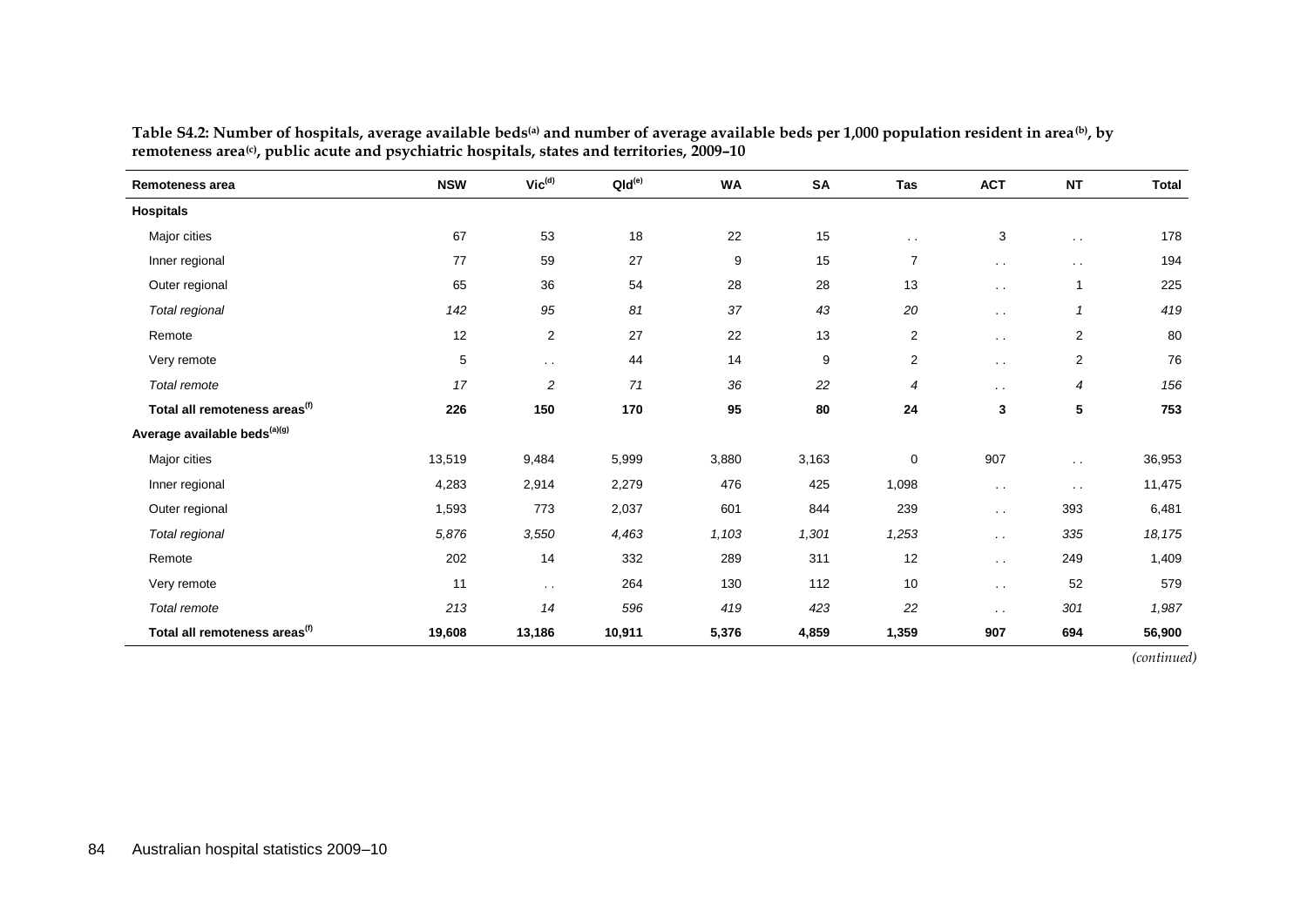| Remoteness area                                                                          | <b>NSW</b> | $Vic^{(d)}$ | QId <sup>(e)</sup> | <b>WA</b> | <b>SA</b> | Tas           | <b>ACT</b>    | <b>NT</b>     | <b>Total</b> |
|------------------------------------------------------------------------------------------|------------|-------------|--------------------|-----------|-----------|---------------|---------------|---------------|--------------|
| Number of average available<br>beds per 1,000 population resident in area <sup>(b)</sup> |            |             |                    |           |           |               |               |               |              |
| Major cities                                                                             | 2.6        | 2.3         | 2.3                | 2.4       | 2.7       | $\sim$ $\sim$ | 2.6           | $\sim$ $\sim$ | 2.5          |
| Inner regional                                                                           | 3.0        | 2.7         | 2.3                | 1.6       | 2.1       | 3.4           | $\sim$ $\sim$ | $\sim$ $\sim$ | 2.7          |
| Outer regional                                                                           | 3.5        | 3.0         | 3.0                | 3.0       | 4.6       | 1.4           | $\sim$ $\sim$ | 3.1           | 3.1          |
| Total regional                                                                           | 3.1        | 2.7         | 2.6                | 2.2       | 3.3       | 2.7           | $\sim$ $\sim$ | 3.1           | 2.8          |
| Remote                                                                                   | 6.1        | 3.0         | 3.8                | 3.0       | 6.7       | 1.5           | $\sim$ $\sim$ | 5.1           | 4.3          |
| Very remote                                                                              | 2.4        | $\sim$      | 5.3                | 2.6       | 8.0       | 3.9           | $\sim$ $\sim$ | 1.0           | 3.3          |
| Total remote                                                                             | 5.7        | 3.0         | 4.4                | 2.9       | 7.0       | 2.1           | $\sim$ $\sim$ | 3.0           | 4.0          |
| Total all remoteness areas <sup>(f)</sup>                                                | 2.7        | 2.4         | 2.5                | 2.4       | 3.0       | 2.7           | 2.6           | 3.1           | 2.6          |

**Table S4.2 (continued): Number of hospitals, average available beds(a) and number of average available beds per 1,000 population resident in area(b) , by remoteness area(c), public acute and psychiatric hospitals, states and territories, 2009–10**

(a) The number of average available beds presented here may differ from the counts published elsewhere. For example counts based on bed numbers at a specified date such as 30 June may differ from the average available beds over the reporting period.

(b) Average available beds per 1,000 population is reported as a crude rate based on the estimated resident population as at 30 June 2009.

(c) Remoteness area of hospital was based on the ABS 2006 remoteness area classification.

(d) The count of hospitals in Victoria is a count of the campuses that report data separately to the National Hospital Morbidity Database.

(e) The count of beds in Queensland was based on data as at June 2010.

(f) Includes hospitals for which remoteness area was *Not reported.*

(g) The comparability of bed numbers can be affected by the casemix of hospitals including the extent to which hospitals provide same-day admitted patient services and other specialised services.

*Note:* See boxes 4.1 and 4.2 for notes on data limitations and methods.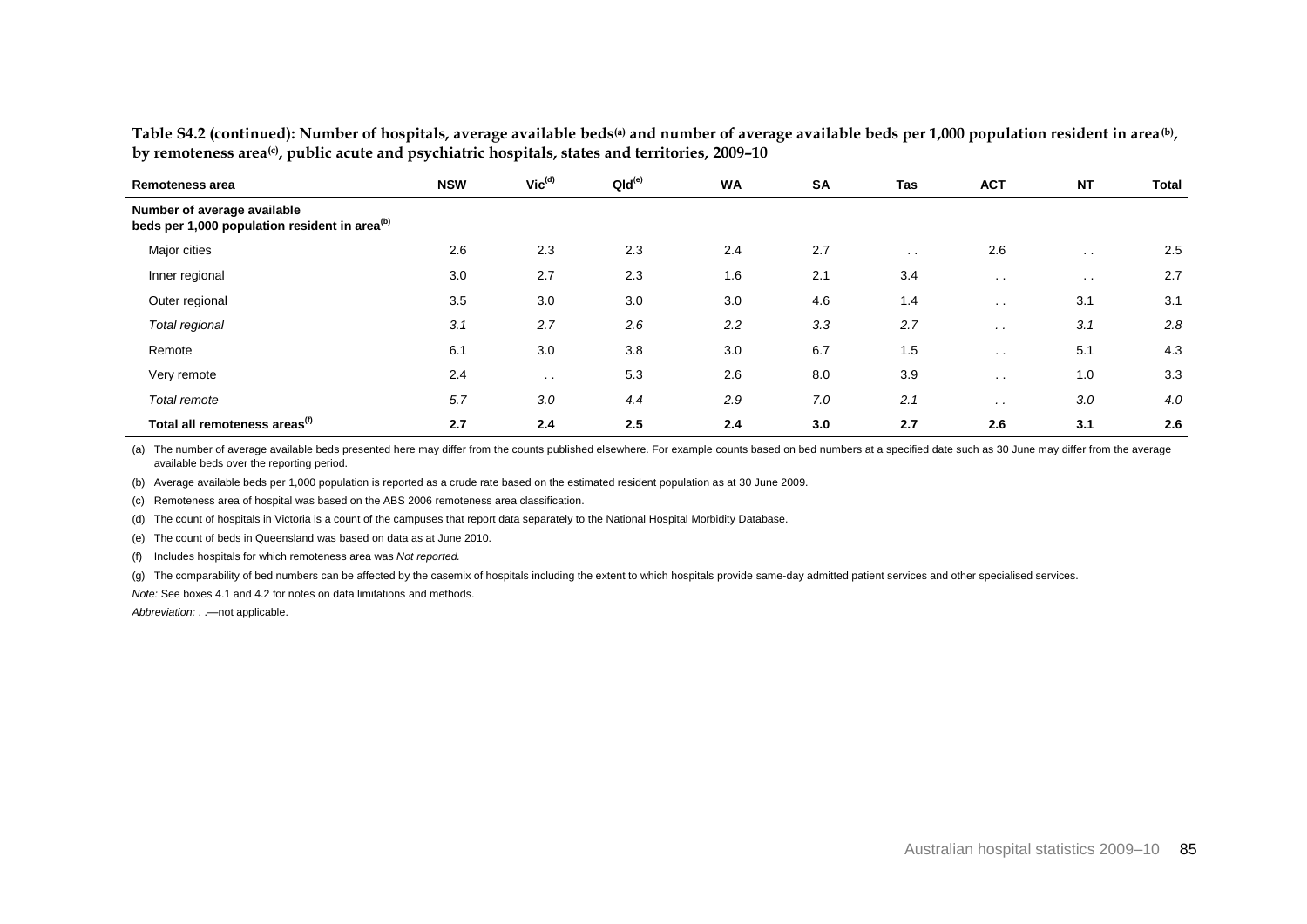| Recurrent expenditure category                      | NSW <sup>(b)</sup> | $Vic^{(c)}$   | QId <sup>(d)</sup> | <b>WA</b>     | SA <sup>(e)</sup> | $\text{Tas}^{(f)}$ | <b>ACT</b>    | <b>NT</b>     | <b>Total</b> |
|-----------------------------------------------------|--------------------|---------------|--------------------|---------------|-------------------|--------------------|---------------|---------------|--------------|
| Salary and wages expenditure                        |                    |               |                    |               |                   |                    |               |               |              |
| Salaried medical officers                           | 1,330,448          | 1,276,004     | 1,162,274          | 617,908       | 435,197           | 139,921            | 98,510        | 77,317        | 5,137,579    |
| Registered nurses                                   | n.a.               | 2,409,229     | 1,549,187          | 858,876       | 663,793           | 191,274            | 151,213       | 137,149       | n.a.         |
| Enrolled nurses                                     | n.a.               | n.a.          | 167,963            | 35,218        | 119,224           | 20,624             | 18,662        | 9,886         | n.a.         |
| Student nurses                                      | $\sim$ $\sim$      | $\sim$ $\sim$ | 2,873              | $\sim$ $\sim$ | 4,158             | 2,750              | $\sim$ $\sim$ | $\sim$ $\sim$ | 9,781        |
| <b>Total nurses</b>                                 | 2,997,912          | 2,409,229     | 1,720,022          | 894,093       | 787,174           | 214,649            | 169,875       | 147,035       | 9,339,989    |
| Other personal care staff                           | n.a.               | n.a.          | 72,613             | n.a.          | 33,952            | n.a.               | 9,540         | 838           | 116,943      |
| Diagnostic and allied health professionals          | 776,677            | 731,683       | 483,452            | 216,096       | 154,110           | 44,793             | 43,119        | 31,849        | 2,481,779    |
| Administrative and clerical staff                   | 724,624            | 536,673       | 409,626            | 282,137       | 154,494           | 57,320             | 45,754        | 30,676        | 2,241,304    |
| Domestic and other staff                            | 555,654            | 454,697       | 378,540            | 231,805       | 64,927            | 51,954             | 8,729         | 35,075        | 1,781,654    |
| Total salary and wages expenditure                  | 6,385,316          | 5,408,285     | 4,226,527          | 2,242,040     | 1,629,854         | 508,910            | 375,527       | 322,790       | 21,099,248   |
| Non-salary expenditure                              |                    |               |                    |               |                   |                    |               |               |              |
| Payments to visiting medical officers               | 543,736            | 141,071       | 99,474             | 119,325       | 113,076           | 374                | 32,046        | 8,116         | 1,057,218    |
| Superannuation payments                             | 566,766            | 469,579       | 408,175            | 187,454       | 147,897           | 51,889             | 49,666        | 0             | 1,881,426    |
| Drug supplies                                       | 566,135            | 498,031       | 315,839            | 191,576       | 132,773           | 53,983             | 17,532        | 20,613        | 1,796,481    |
| Medical and surgical supplies                       | 1,118,297          | 744,176       | 676,426            | 223,947       | 183,664           | 103,089            | 54,764        | 33,225        | 3,137,643    |
| Food supplies                                       | 100,731            | 89,943        | 49,362             | 26,816        | 20,482            | 7,890              | 2,668         | 3,873         | 301,758      |
| Domestic services                                   | 350,980            | 204,493       | 156,238            | 89,209        | 57,557            | 14,981             | 26,795        | 10,987        | 911,236      |
| Repairs and maintenance                             | 225,171            | 156,366       | 126,634            | 115,364       | 59,076            | 10,763             | 6,400         | 11,135        | 710,865      |
| Patient transport                                   | 97,024             | 49,878        | 32,372             | 36,315        | 25,074            | 6,393              | 1,583         | 20,170        | 268,810      |
| Administrative expenses                             | 504,630            | 504,561       | 363,907            | 150,697       | 64,890            | 41,630             | 51,078        | 24,489        | 1,706,883    |
| Interest payments                                   | 8,045              | 0             | 0                  | 5,067         | 0                 | 0                  | 104           | 0             | 13,216       |
| Depreciation                                        | 385,567            | 617,549       | 254,088            | 94,107        | 93,124            | 17,208             | 20,520        | 3,984         | 1,486,147    |
| Other recurrent expenditure                         | 176,998            | 253,740       | 2,508              | 135,041       | 203,694           | 22,087             | 12,784        | 15,777        | 822,629      |
| Total non-salary expenditure excluding depreciation | 4,258,514          | 3,111,838     | 2,230,936          | 1,280,810     | 1,008,182         | 313,080            | 255,420       | 148,384       | 12,607,164   |
| Total non-salary expenditure including depreciation | 4,644,081          | 3,729,386     | 2,485,024          | 1,374,916     | 1,101,307         | 330,288            | 275,940       | 152,368       | 14,093,311   |

#### **Table S4.3: Recurrent expenditure (\$'000) (a), public acute and psychiatric hospitals, states and territories, 2009–10**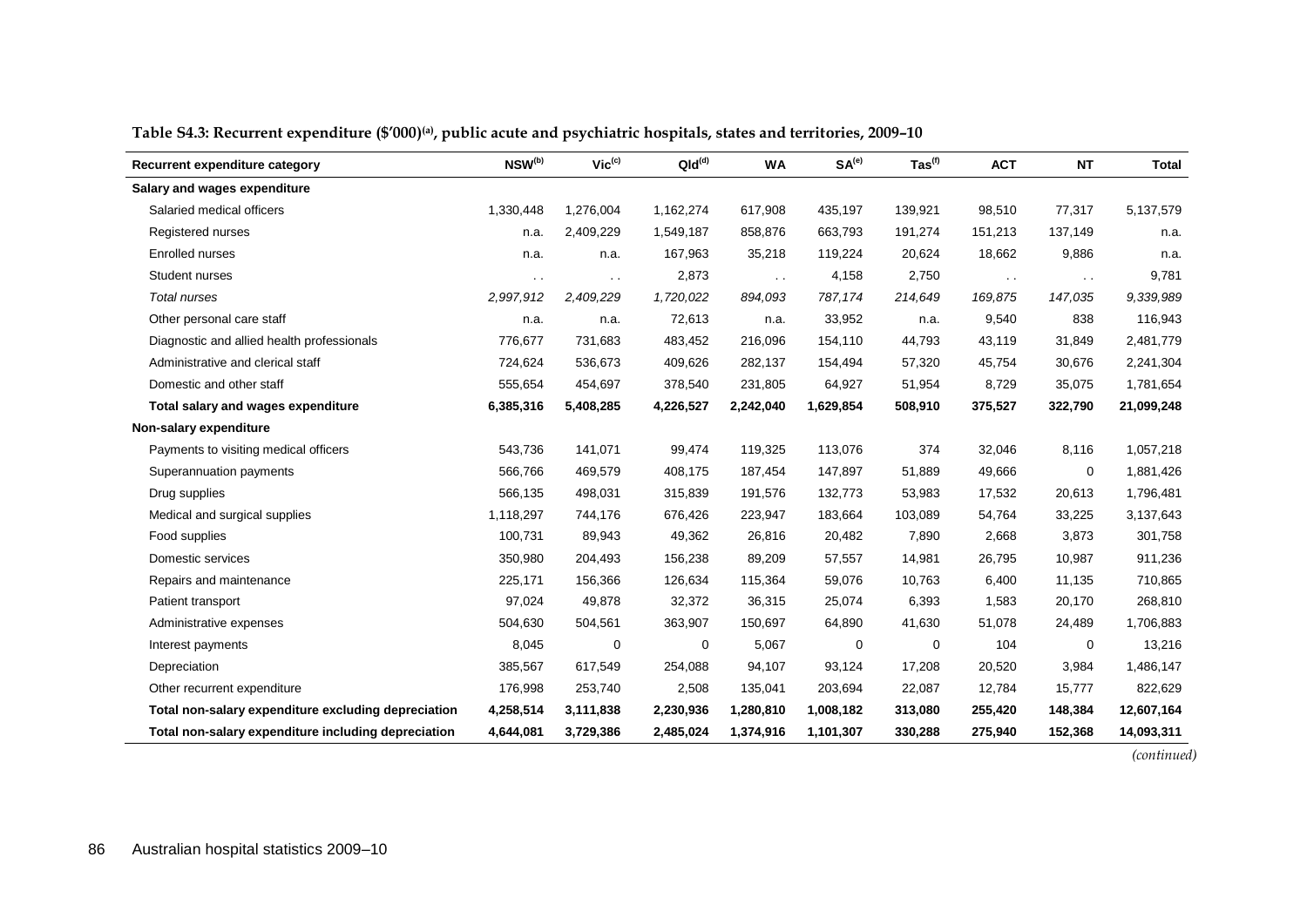#### **Table S4.3 (continued): Recurrent expenditure (\$'000)(a), public acute and psychiatric hospitals, states and territories, 2009–10**

| Recurrent expenditure category           | NSW <sup>(b)</sup> | $Vic^{(c)}$ | QId <sup>(d)</sup> | <b>WA</b> | SA <sup>(e)</sup> | $\mathsf{ Tas}^\mathsf{(f)}$ | <b>ACT</b> | <b>NT</b> | <b>Total</b> |
|------------------------------------------|--------------------|-------------|--------------------|-----------|-------------------|------------------------------|------------|-----------|--------------|
| Total expenditure excluding depreciation | 10,643,830         | 8,520,123   | 6.457.463          | 3,522,850 | 2.638.037         | 821,990                      | 630.946    | 471.174   | 33,706,412   |
| Public acute hospitals                   | 10.408.462         | 8.473.430   | 6,343,992          | 3,437,375 | 2.541.159         | 806,916                      | 630,946    | 471.174   | 33.113.454   |
| Psychiatric hospitals                    | 235.368            | 46,693      | 113.471            | 85.474    | 96.877            | 15,074                       | $\sim$     | . .       | 592,958      |
| Total expenditure including depreciation | 11.029.397         | 9,137,671   | 6.711.551          | 3.616.956 | 2,731,161         | 839,199                      | 651,467    | 475,158   | 35,192,559   |
| Public acute hospitals                   | 10.786.959         | 9,089,158   | 6,593,309          | 3.530.022 | 2.632.787         | 824.122                      | 651.467    | 475.158   | 34,582,982   |
| Psychiatric hospitals                    | 242.438            | 48,513      | 118.242            | 86,935    | 98,374            | 15.076                       | $\cdots$   | . .       | 609,577      |

(a) Recurrent expenditure does not include the purchase of public hospital services at the state or area health service level from privately owned and/or operated hospitals.

(b) New South Wales hospital expenditure recorded against special purposes and trust funds is not included. Other personal care staff are included in Diagnostic and allied health professionals and Domestic and other *staff*. New South Wales was unable to provide information for each nurse category, although data on *Total nurses* were provided.

(c) Victorian *Other personal care staff* are included in *Domestic and other staff*. Victoria was unable to provide information for each nurse category, although data on *Total nurses* were provided.

(d) Pathology services were purchased from a statewide pathology service rather than being provided by hospital employees in Queensland.

(e) South Australian *Interest payments* are included in *Administrative expenses*. Termination payments are included in *Other recurrent expenditure*.

(f) For Tasmania, an award restructure within the Medical category of visting medical officers has resulted in a decrease in expenditure for Visting Medical Officers and an increase for Salaried/Sessional Staff.

*Note:* See boxes 4.1 and 4.2 for notes on data limitations and methods.

*Abbreviations:* . .—not applicable; n.a.—not available.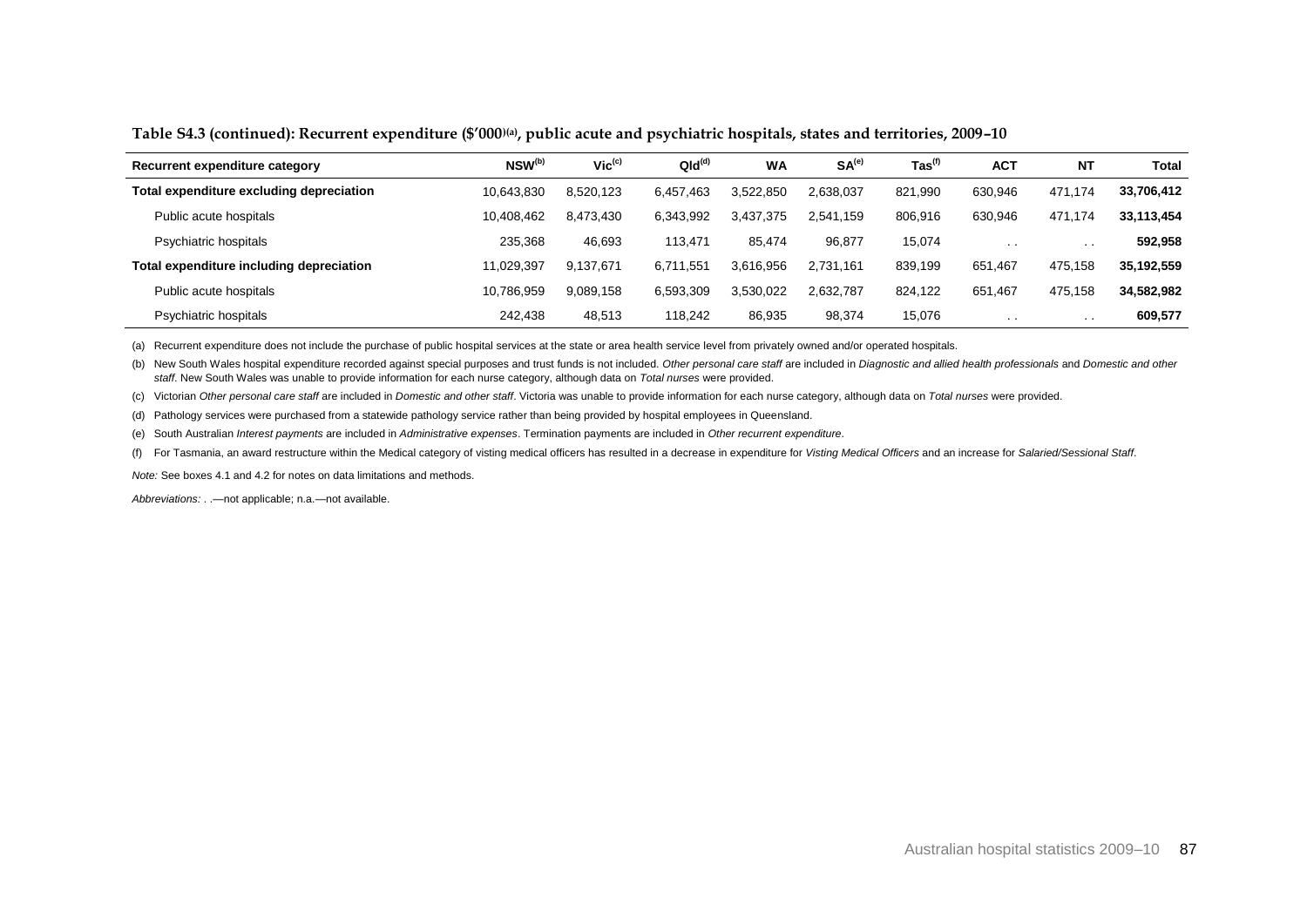| <b>Specialised services</b>   | $NSW^{(b)}$    | $Vic^{(c)}$    | Qld            | <b>WA</b>        | SA <sup>(c)</sup> | Tas                  | <b>ACT</b>              | <b>NT</b>            | Total <sup>(d)</sup> |
|-------------------------------|----------------|----------------|----------------|------------------|-------------------|----------------------|-------------------------|----------------------|----------------------|
| Acute renal dialysis unit     | 25             | 13             | 16             | 3                | 4                 | $\mathbf 2$          | 1                       | $\mathbf 2$          | 66                   |
| Major cities                  | 15             | 12             | 5              | 3                | 4                 | Ω,                   | 1                       | . .                  | 40                   |
| Regional                      | 10             | 0              | 10             | 0                | 0                 | 2                    | 0                       | 1                    | 23                   |
| Remote                        | 0              | 0              | 1              | 0                | 0                 | 0                    | 0                       | 1                    | 2                    |
| Acute spinal cord injury unit | 3              | $\mathbf{2}$   | 1              | 2                | 1                 | 0                    | 0                       | 0                    | 9                    |
| Major cities                  | 3              | 2              | 1              | 2                | 1                 | . .                  | 0                       | $\sim$               | 9                    |
| <b>AIDS unit</b>              | 8              | 1              | 2              | $\mathbf 2$      | 1                 | $\bf{0}$             | 1                       | 1                    | 16                   |
| Major cities                  | 8              | 1              | 1              | 2                | 1                 | . .                  | 1                       | . .                  | 14                   |
| Regional                      | 0              | 0              | 1              | 0                | 0                 | $\mathbf 0$          | 0                       | 0                    | 1                    |
| Remote                        | 0              | $\mathbf 0$    | 0              | 0                | 0                 | 0                    | 0                       | 1                    | 1                    |
| Alcohol and drug unit         | 77             | 13             | 10             | 3                | 3                 | 1                    | 1                       | 1                    | 109                  |
| Major cities                  | 25             | 8              | 4              | 3                | 2                 | . .                  | 1                       | $\ddot{\phantom{0}}$ | 43                   |
| Regional                      | 51             | 3              | 6              | 0                | 1                 | $\mathbf{1}$         | 0                       | 0                    | 62                   |
| Remote                        | 1              | 0              | 0              | 0                | 0                 | 0                    | 0                       | 1                    | 2                    |
| <b>Burns unit (level III)</b> | 3              | 2              | 2              | $\mathbf 2$      | $\mathbf 2$       | 1                    | 0                       | 0                    | 12                   |
| Major cities                  | 3              | 2              | $\overline{2}$ | 2                | $\overline{2}$    | $\ddot{\phantom{0}}$ | 0                       | $\ddot{\phantom{0}}$ | 11                   |
| Regional                      | 0              | 0              | 0              | 0                | 0                 | 1                    | 0                       | 0                    | 1                    |
| Cardiac surgery unit          | 10             | 8              | 5              | 4                | $\mathbf 2$       | 1                    | 1                       | 0                    | 31                   |
| Major cities                  | 10             | $\overline{7}$ | 4              | 4                | 2                 | $\ddot{\phantom{0}}$ | 1                       | $\ddotsc$            | 28                   |
| Regional                      | $\mathbf 0$    | 0              | 1              | 0                | 0                 | $\mathbf{1}$         | 0                       | 0                    | 2                    |
| <b>Clinical genetics unit</b> | 11             | 9              | 2              | 3                | 2                 | 1                    | 1                       | 0                    | 29                   |
| Major cities                  | 9              | 8              | 1              | 3                | 2                 | Ω,                   | 1                       | $\ddot{\phantom{0}}$ | 24                   |
| Regional                      | $\overline{2}$ | 0              | 1              | 0                | 0                 | 1                    | 0                       | 0                    | 4                    |
| Coronary care unit            | 46             | 23             | 20             | 5                | 9                 | 3                    | 2                       | 2                    | 110                  |
| Major cities                  | 31             | 13             | 11             | 5                | 6                 | $\ddot{\phantom{a}}$ | $\boldsymbol{2}$        | $\ddot{\phantom{0}}$ | 68                   |
| Regional                      | 15             | 2              | 9              | 0                | $\overline{2}$    | 3                    | 0                       | 1                    | 32                   |
| Remote                        | $\mathbf 0$    | 0              | 0              | 0                | 1                 | 0                    | 0                       | 1                    | 2                    |
| Diabetes unit                 | 23             | 21             | 13             | 6                | 5                 | 3                    | 1                       | 1                    | 73                   |
| Major cities                  | 21             | 16             | 8              | 6                | 5                 | . .                  | 1                       | . .                  | 57                   |
| Regional                      | 2              | 1              | 5              | 0                | 0                 | 3                    | 0                       | 1                    | 12                   |
| Domiciliary care service      | 181            | 93             | 30             | 59               | 47                | 0                    | $\Omega$                | 1                    | 411                  |
| Major cities                  | 39             | 27             | 3              | $\boldsymbol{7}$ | $\boldsymbol{7}$  | $\ddot{\phantom{0}}$ | 0                       | $\ddot{\phantom{0}}$ | 83                   |
| Regional                      | 125            | 49             | 13             | 31               | 27                | $\mathbf 0$          | $\pmb{0}$               | 0                    | 245                  |
| Remote                        | 17             | $\pmb{0}$      | 14             | 21               | 13                | $\mathbf 0$          | $\pmb{0}$               | $\mathbf{1}$         | 66                   |
| Geriatric assessment unit     | 65             | 40             | $\pmb{0}$      | 23               | 14                | 3                    | 2                       | $\bf{0}$             | 147                  |
| Major cities                  | 40             | 26             | 0              | $\overline{7}$   | $\overline{7}$    | Ц.                   | $\overline{\mathbf{c}}$ | $\ddot{\phantom{0}}$ | 82                   |
| Regional                      | 25             | 10             | 0              | 15               | $\,6\,$           | $\sqrt{3}$           | 0                       | $\mathsf 0$          | 59                   |
| Remote                        | $\pmb{0}$      | $\pmb{0}$      | 0              | 1                | $\mathbf{1}$      | $\pmb{0}$            | $\pmb{0}$               | 0                    | $\overline{a}$       |

**Table S4.4: Number of public acute hospitals(a) with specialised services, by remoteness area, states and territories, 2009–10**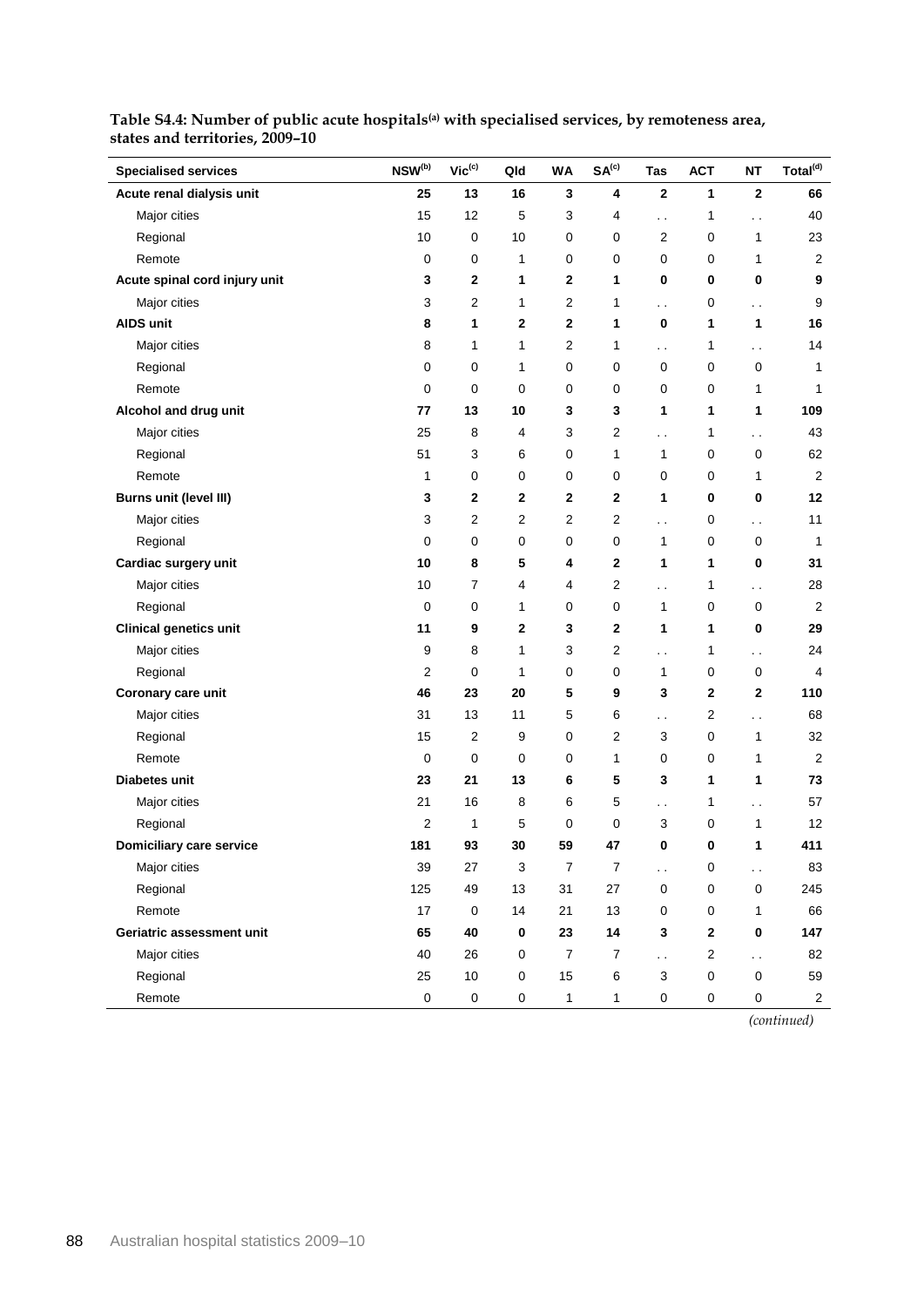| <b>Specialised services</b>               | NSW(b) | $Vic^{(c)}$ | Qld | WA             | SA <sup>(c)</sup> | Tas                  | <b>ACT</b>     | <b>NT</b>            | Total <sup>(d)</sup> |
|-------------------------------------------|--------|-------------|-----|----------------|-------------------|----------------------|----------------|----------------------|----------------------|
| Hospice care unit                         | 40     | 26          | 11  | 30             | 13                | 1                    | 1              | 1                    | 123                  |
| Major cities                              | 15     | 15          | 6   | 0              | 5                 | $\ddot{\phantom{0}}$ | 1              | . .                  | 42                   |
| Regional                                  | 25     | 8           | 5   | 19             | 4                 | 1                    | 0              | 1                    | 63                   |
| Remote                                    | 0      | 0           | 0   | 11             | 4                 | 0                    | 0              | 0                    | 15                   |
| Infectious diseases unit                  | 13     | 13          | 10  | 4              | 4                 | 1                    | 1              | 1                    | 47                   |
| Major cities                              | 13     | 12          | 7   | 4              | 4                 | $\ddot{\phantom{0}}$ | 1              | $\ddotsc$            | 41                   |
| Regional                                  | 0      | 0           | 3   | 0              | 0                 | 1                    | 0              | 0                    | 4                    |
| Remote                                    | 0      | 0           | 0   | 0              | 0                 | 0                    | 0              | 1                    | $\mathbf{1}$         |
| Intensive care unit (level III)           | 39     | 16          | 9   | 4              | 4                 | 3                    | 1              | $\overline{2}$       | 78                   |
| Major cities                              | 24     | 13          | 7   | 4              | 4                 | . .                  | 1              | $\ddot{\phantom{0}}$ | 53                   |
| Regional                                  | 15     | 0           | 2   | 0              | 0                 | 3                    | 0              | 1                    | 21                   |
| Remote                                    | 0      | 0           | 0   | 0              | 0                 | 0                    | 0              | 1                    | $\mathbf{1}$         |
| In-vitro fertilisation unit               | 2      | 4           | 1   | 0              | 2                 | 0                    | 0              | 0                    | 9                    |
| Major cities                              | 2      | 1           | 1   | 0              | 2                 | $\ddot{\phantom{0}}$ | 0              | . .                  | 6                    |
| Regional                                  | 0      | 1           | 0   | 0              | 0                 | $\mathbf 0$          | 0              | 0                    | 1                    |
| Maintenance renal dialysis centre         | 59     | 63          | 10  | 12             | 16                | $\mathbf{2}$         | 1              | 4                    | 167                  |
| Major cities                              | 23     | 26          | 3   | 7              | 6                 | $\ddot{\phantom{0}}$ | 1              | . .                  | 66                   |
| Regional                                  | 32     | 22          | 3   | 4              | $\overline{7}$    | 2                    | 0              | $\mathbf{1}$         | 71                   |
| Remote                                    | 4      | 0           | 4   | 1              | 2                 | 0                    | 0              | 3                    | 14                   |
| Major plastic/reconstructive surgery unit | 14     | 14          | 9   | 5              | 4                 | 1                    | 1              | 0                    | 48                   |
| Major cities                              | 14     | 13          | 7   | 5              | 4                 | $\ddot{\phantom{0}}$ | 1              | $\ddotsc$            | 44                   |
| Regional                                  | 0      | 0           | 2   | 0              | 0                 | 1                    | 0              | 0                    | 3                    |
| Neonatal intensive care unit (level III)  | 12     | 4           | 3   | $\overline{2}$ | 2                 | 1                    | 1              | 1                    | 26                   |
| Major cities                              | 11     | 4           | 2   | 2              | 2                 | Ϋ.                   | 1              | Ξ.                   | 22                   |
| Regional                                  | 1      | 0           | 1   | 0              | 0                 | 1                    | 0              | 1                    | 4                    |
| Neurosurgical unit                        | 13     | 8           | 6   | 3              | 3                 | 1                    | 1              | 0                    | 35                   |
| Major cities                              | 13     | 8           | 5   | 3              | 3                 | $\ddot{\phantom{0}}$ | 1              | $\ddotsc$            | 33                   |
| Regional                                  | 0      | 0           | 1   | 0              | 0                 | 1                    | 0              | 0                    | 2                    |
| Nursing home care unit                    | 77     | 75          | 10  | 45             | 43                | 10                   | 0              | 0                    | 260                  |
| Major cities                              | 1      | 11          | 0   | 1              | 0                 | $\ddot{\phantom{0}}$ | 0              | $\ddot{\phantom{1}}$ | 13                   |
| Regional                                  | 65     | 49          | 4   | 21             | 32                | $\overline{7}$       | $\mathbf 0$    | 0                    | 178                  |
| Remote                                    | 11     | $\mathbf 0$ | 6   | 23             | 11                | 3                    | 0              | 0                    | 54                   |
| <b>Obstetric/maternity service</b>        | 77     | 56          | 41  | 29             | 28                | 3                    | $\mathbf 2$    | 5                    | 241                  |
| Major cities                              | 28     | 15          | 8   | $\bf 8$        | $\overline{4}$    | $\ddotsc$            | $\overline{c}$ | $\ddot{\phantom{0}}$ | 65                   |
| Regional                                  | 48     | $27\,$      | 27  | 14             | 20                | 3                    | $\pmb{0}$      | $\mathbf{1}$         | 140                  |
| Remote                                    | 1      | 0           | 6   | $\overline{7}$ | 4                 | $\pmb{0}$            | 0              | 4                    | 22                   |

### **Table S4.4 (continued): Number of public acute hospitals(a) with specialised services, by remoteness area, states and territories, 2009–10**